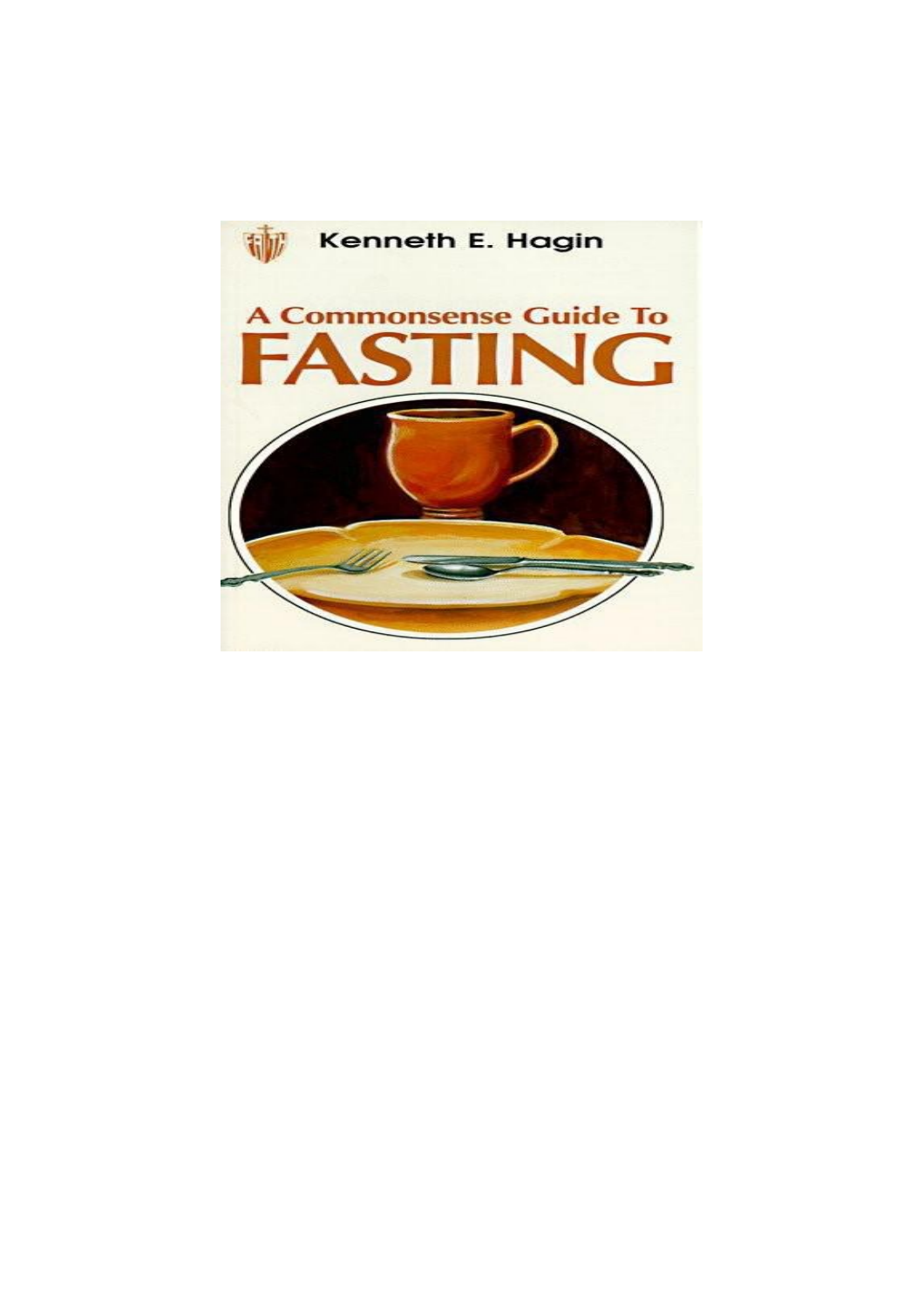A Commonsense Guide To FASTING

Kenneth E. Hagin

# *Contents*

1 Fasting: A Look at the Old Testament

2 Fasting: A Look at the New Testament

3 Why Doesn't Paul Tell Us To Fast?

4 Fasting and Self-Control

5 Fasting in My Life

6 Pushing to Extremes

7 Different Kinds of Fasts

8 What Can I Accomplish by Fasting?

9 Setting Free the Oppressed

10 A Final Word

## *Preface*

In all the Epistles—the books of the New Testament written to the Church—not one time is the Church told to fast.

That doesn't mean we should not. Mention is made of fasting, but no rules are laid down, nor is the Church even encouraged to fast.

The reason is, fasting is to be done as the occasion arises.

*Fasting does not change God. He is the same before, during, and after you fast.*

But fasting will change you. It will help you keep the flesh under. It will help you become more sensitive to the Spirit of God.

It is good to fast when things are pressing in upon you and you need to wait on God prayerfully. Or, the Lord may.

speak to you and lead you to fast. If the Lord lays a fast on your heart, do it! He has spoken to me in this manner several times. The longest I have ever fasted, however, is three days. The Bible lists these reasons for fasting: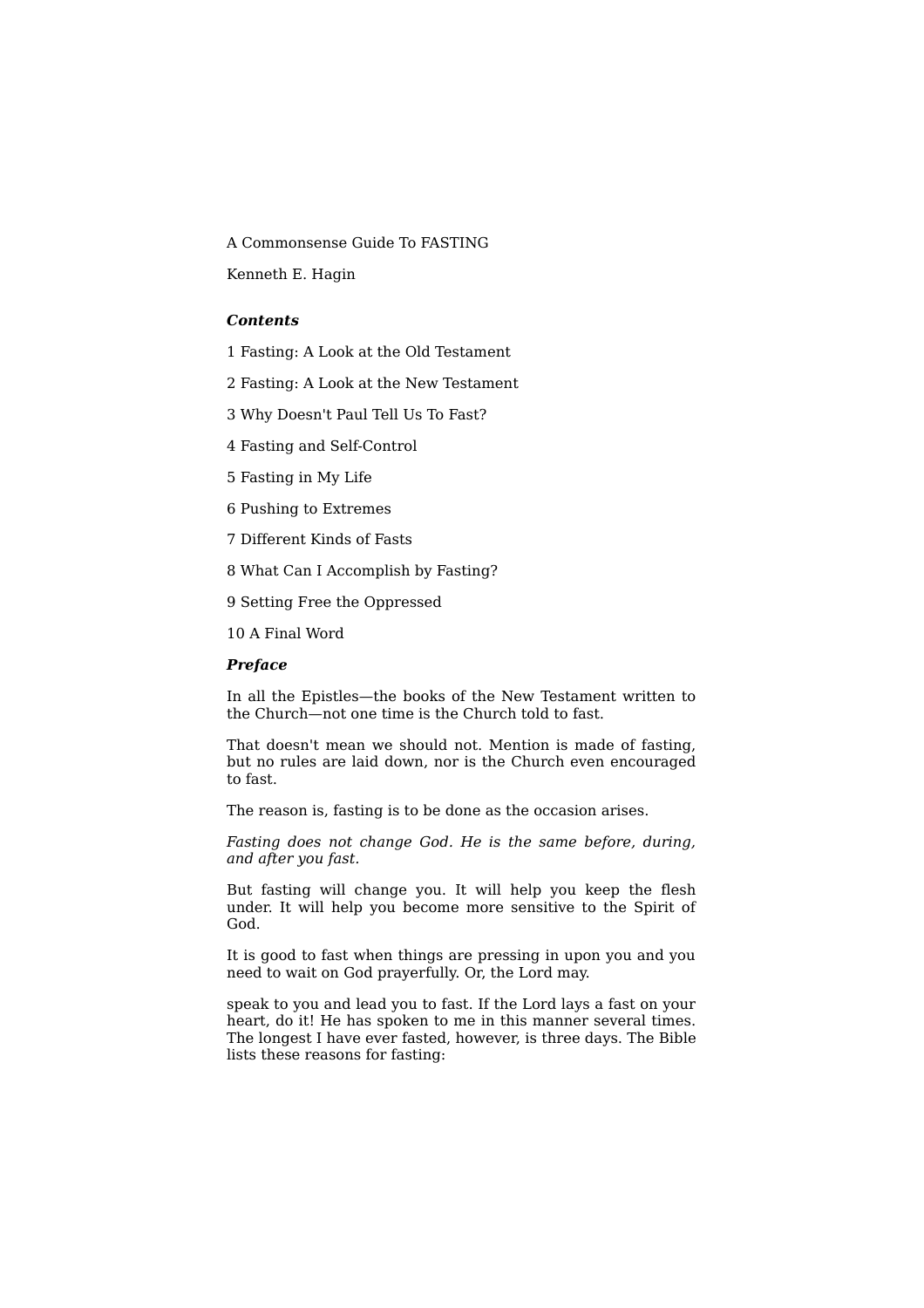- 1. To minister to the Lord.
- 2. To lay hands on ministers to send them forth.
- 3. To draw close to God in times of danger.

These are the scriptural reasons; you don't need to fast to defeat the devil. Jesus already won that victory for us.

Remembering this, we can use fasting sensibly to keep the body under. The following pages will show the scriptural basis for this commonsense approach to fasting.

## *Chapter 1*

# *Fasting: A Look at the Old Testament*

Fasting has in all ages and among all nations been an exercise much in use in times of mourning, sorrow, and afflictions.

Yet there is no Bible example of fasting to be seen before the time of Moses. Although the Bible doesn't say so, it is presumed that the patriarchs of old fasted until Moses' time. (We know this because there was a great deal of mourning among people of the Old Covenant.) It is interesting to notice that Moses enjoined no particular fast in his five books, except upon the solemn Day of Atonement. In Leviticus 23:27, Moses talks about

"afflicting your souls." In Hebrew this means, "Ye shall humble yourself deeply before God inwardly by sorrow, and by judging and loathing yourselves; and outwardly by fasting and abstinence from all carnal comforts and delights."

This fast is the *only* one Moses enjoins, although the Jews did fast at other times for periods of 24 hours: from the sundown of one day to the sundown of the next.

Since the time of Moses, examples of fasting have been common among the Jews. After Israel's defeat at Ai, Joshua and the leaders lay on their faces before God until evening (Josh. 7:6). In other words, it was from morning until evening; about 12 hours.

Judges 20:26 speaks of fasting until evening, and First Samuel 7:6 and Second Samuel 12:16 also give examples of fasting.

# *Should My Goal Be a 40-Day Fast?*

A mistake many people make in teaching on fasting is picking out isolated portions of Scripture and misconstruing them. Any Bible subject can be pushed out of context and do more harm than good.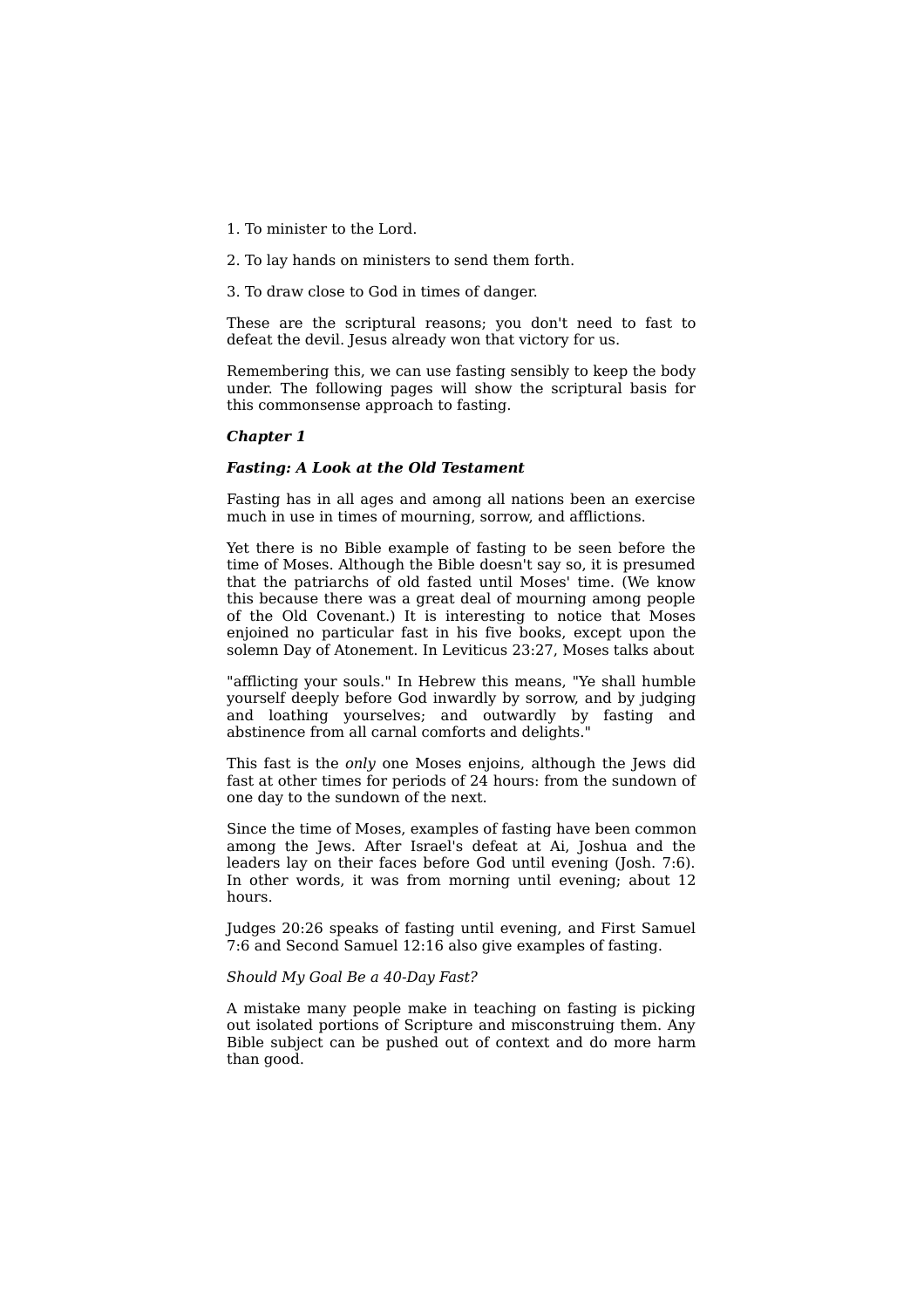Some writers leave the impression everyone should go on a 40 day fast. They use the illustration that Moses fasted 40 days on Mount Horeb.

But consider this: Moses was in the very presence of God. If you were on a mountain in the presence of God, talking to Him, you probably could go without food and water 40 days, too!

Exodus 34:28 says, *"And he was there with the Lord forty days and forty nights; he did neither eat bread, nor drink water. And he wrote upon the tables the words of the covenant, the ten commandments."*

The Scripture prior to this says God appeared to him.

The glory of God was there, and Moses was caught up in it.

He could well go without food or water.

Nobody can go without water very long unless he is in a supernatural condition. You can go without food, but not water.

If you're caught up in the Spirit and are in the glory of God, you also lose all sense of time. Those 40 days probably seemed like about 14 minutes to Moses.

Sister Maria Woodworth-Etter, one of the pioneers of the Pentecostal movement, was still preaching in a tent that would seat 20,000 when she was 72 years old. She would fill it up and preach without a public address system. When she ministered, the power of God often came upon her as well as upon others in the congregation.

For example, in one of Sister Etter's books she reports that during a tent revival in Shawnee, Ohio, the Spirit of God came upon a woman and the woman lay under the power of God for eight days. During that time she did not take any nourishment. At the end of that time, she came up shouting and preaching, telling others of the wonderful experience she had had. Naturally, anyone caught up in such glory could go without food, water, or anything else.

*(A Diary of Signs and Wonders,* Etter, p. 107.) Some say Elijah fasted 40 days, but actually he didn't.

Jezebel threatened to cut his head off, so he ran. Wearily, he climbed under a juniper tree and cried, "Just let me die. I would just as soon be dead!" But he didn't want to die any more than you would if you had said that. If he had really wanted to die, he could have stayed where he was—Jezebel would have accommodated him!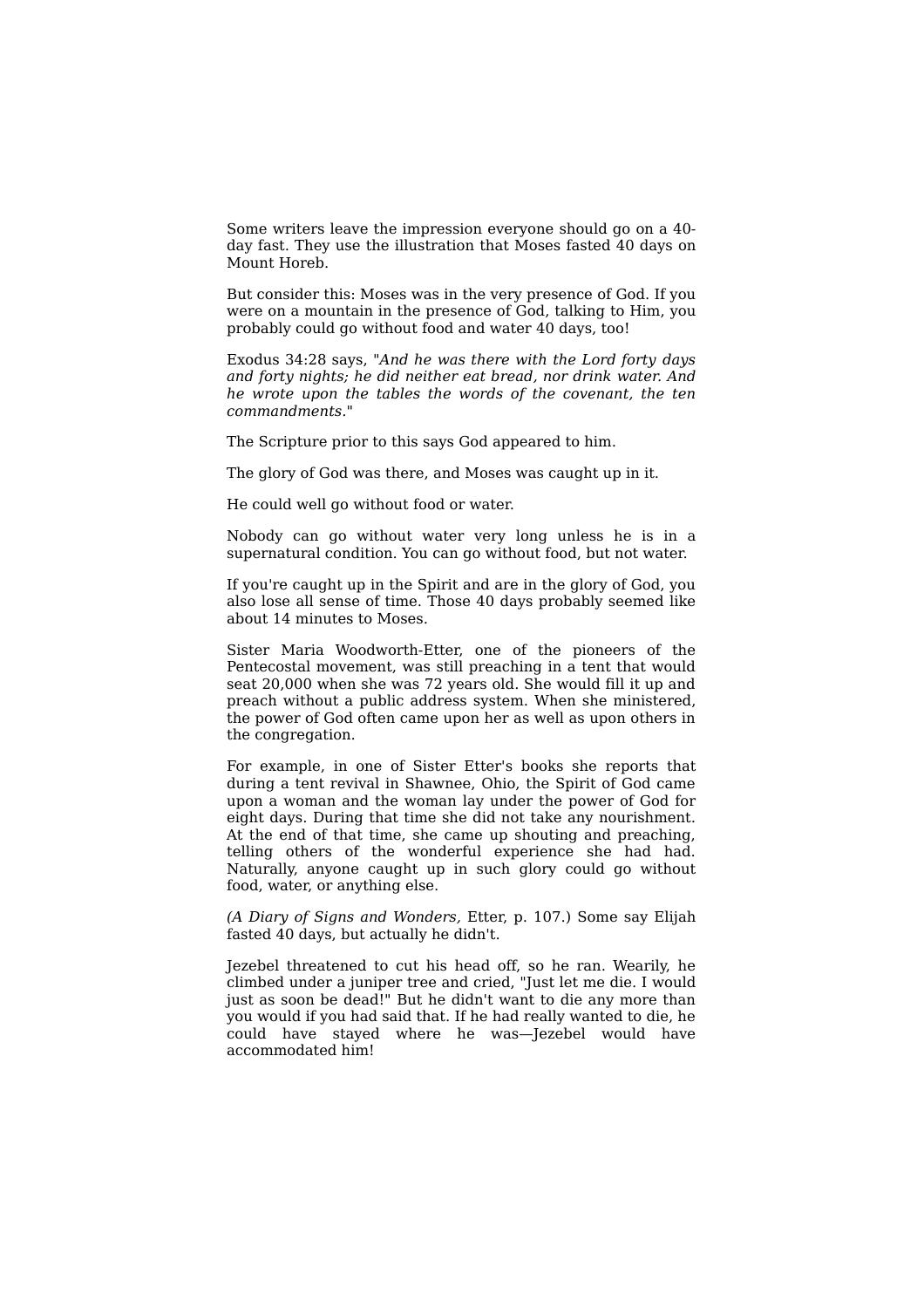The Lord came and ministered to him, and the angels fed him. He went in the strength of that angel food 40 days.

First Kings 19:7 says, *"And the angel of the Lord came again the second time, and touched him, and said, Arise and eat; because the journey is too great for thee."*

If an angel came down and fed you, you might be able to go in the strength of that quite a while, too. But that's not a *bona fide* fast. You can't use that as an example of someone fasting in the natural.

The only one whom the Bible ever said fasted 40 days was Jesus. In Matthew 4:2 we read, *he had fasted forty days and forty nights, he was afterward an hungered."*

There is a clue here. Matthew 4:1 says he was *"led up of the spirit into the wilderness to be tempted of the devil."* So He was led by the Spirit and ministered to by angels, Again, that's not a *bona fide* fast.

# *Chapter 2*

# *Fasting: A Look at the New Testament*

*Nowhere in the New Testament did Jesus institute any kind of fast.* In His commands to His disciples, Jesus never enjoined any fast to be kept.

Paul said he fasted, but in all his letters to the Church, starting with Romans, *there is not a single reference telling the Church to fast.* We're encouraged to pray, but in connection with demon activity, healing, or anything else, we are not told to fast.

*Fasting, then, must not be as important as some people would lead you to believe.* There would have to be some kind of instruction to the Church if it were! There are instructions on the gifts of the Spirit, praying, and giving, but none on fasting.

Let's go to the four Gospels and look at some things Jesus said about fasting.

## *LUKE 5:33-35*

*33 And they said unto him, Why do the disciples of John fast often, and make prayers, and likewise the disciples of the Pharisees; but thine eat and drink?*

*34 And he said unto them, Can ye make the children of the bridechamber fast, while the bridegroom is with them?*

*35 But the days will come, when the bridegroom shall be taken away from them, and then shall they fast in those days.*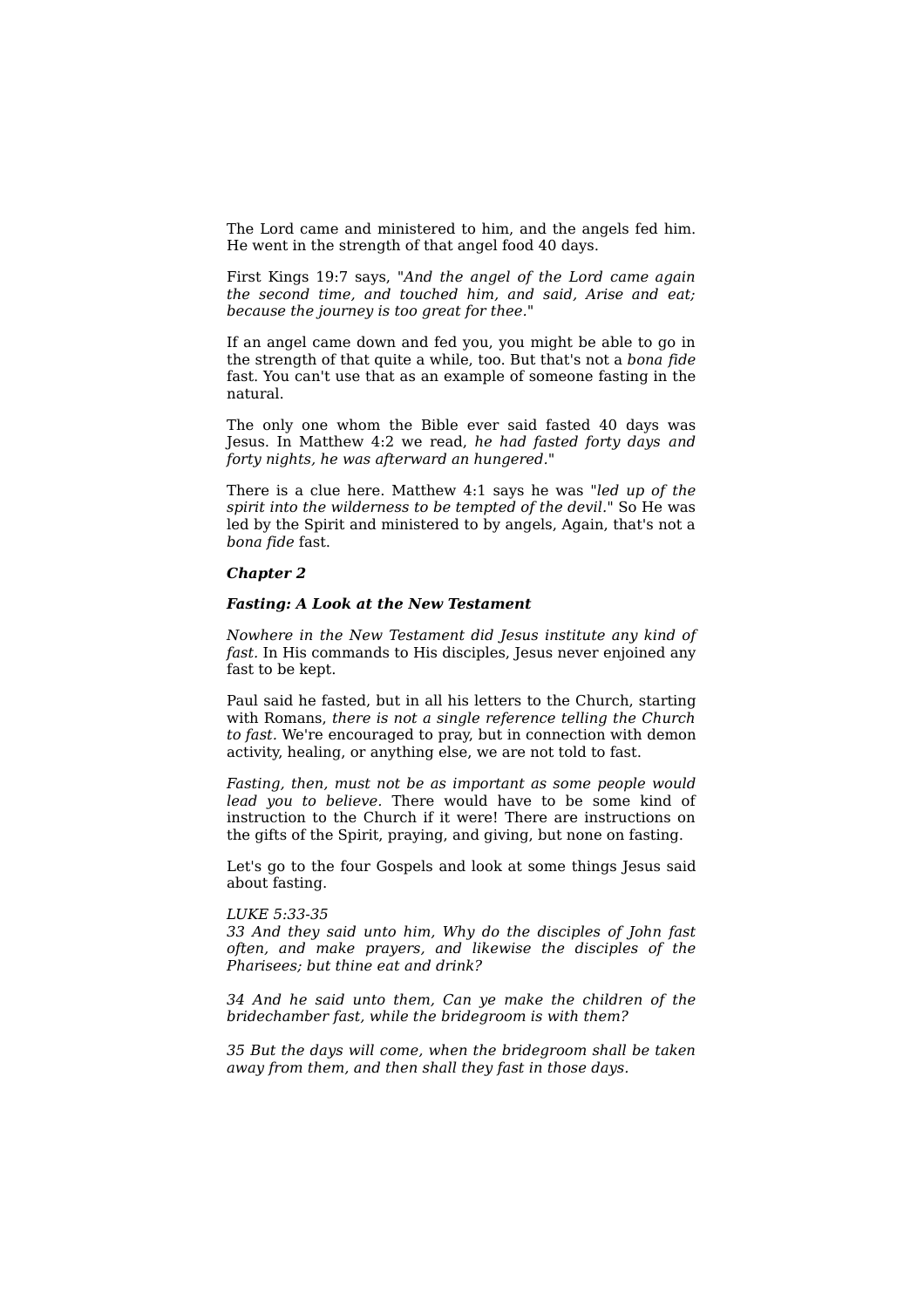At one point Jesus did leave the disciples, but He did come back, and He's with us today.

*"Appear Not Unto Men To Fast"*

We read in Matthew 6 something else Jesus said about fasting:

#### *MATTHEW 6:16-18*

*16 Moreover when ye fast, be not, as the hypocrites, of a sad countenance: for they disfigure their faces, that they may appear unto men to fast Verily I say unto you, They have their reward.*

*17 But thou, when thou fastest, anoint thine head, and wash thy face;*

*18 That thou appear not unto men to fast, but unto thy Father which is in secret: and thy Father, which seeth in secret, shall reward thee openly.*

In my opinion, a person who talks about how long he fasts and encourages others to fast a long time is a hypocrite.

I held a meeting once for a man and his wife. The pastor's wife was also a minister. She got up every night and said something like, "I'm on the fifth day of my fast. I wonder if there are those who will join me?"

It would have helped just as much if she had twiddled her thumbs and said, "I'm on the fifth day of twiddling my thumbs." As far as God was concerned, she had lost all her reward, Even though I was fasting, I never publicly joined her, because I didn't want to appear unto men to fast.

There may be certain occasions when you would solicit the church to fast as the Lord would lead you. But what she was doing was getting up and bragging every night about herself.

If we go around bragging about how much we pray and how long we fast, that's not good. Jesus said not to appear unto men to fast. To me, that would mean don't let them know it. Do it as unto God, your Father, in secret. And your Father who sees in secret will reward you openly.

# *Fasting in the Book of Acts*

The Word of God mentions fasting again in Acts; nevertheless, there is no direction given to the Church on when to fast.

The Bible says in Acts 10 that Cornelius was fasting.

He wasn't even saved at this time. But being a Jewish proselyte,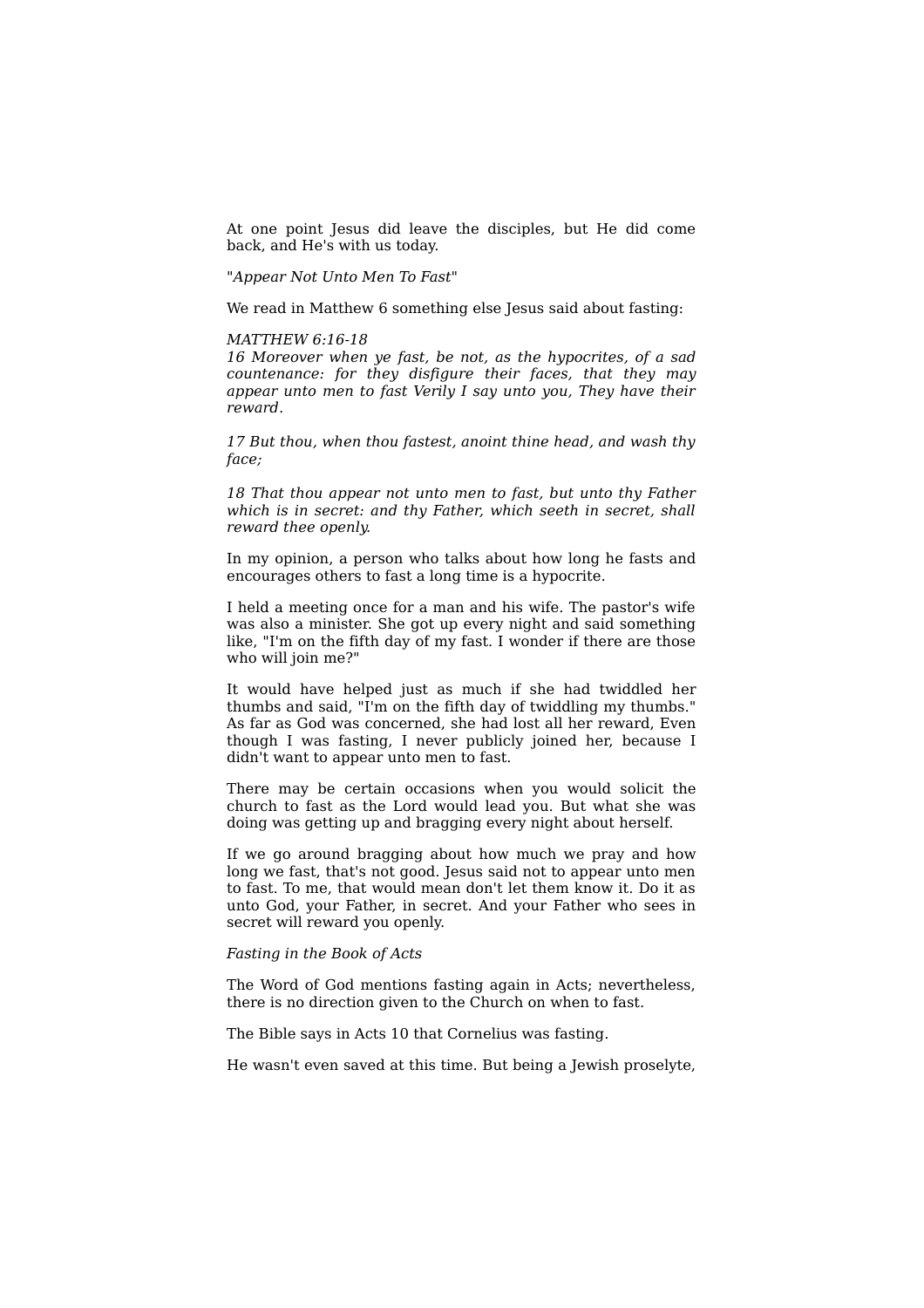he naturally fasted because the Jews did.

## *ACTS 10:30*

*30 And Cornelius said, Four days ago I was fasting until this hour; and at the ninth hour I prayed in my house, and behold, a man stood before me in bright clothing....*

That was an angel, of course, who told him to send for Peter in Joppa to come and preach to them. Since Cornelius was a Jewish proselyte, we can't count that as a reference to members of the Church fasting. He wasn't saved until Peter came.

As I studied this, I was amazed at how little fasting is mentioned in the Bible. We do have further references in Acts 13 and 14.

Acts 14:23 says, *"And when they had ordained them elders in every church, and had prayed with fasting, they commended them to the Lord, on whom they believed."*

Here elders were being ordained.

It's good for people to fast and miss one meal. It is a good thing to fast before you pray for the sick. But it doesn't mean the apostles went on a long fast.

In Acts 13 something similar happened. In the first verse, five prophets and teachers are mentioned. Among them were Saul (Paul), and Barnabas. As these five men ministered to the Lord and fasted, the Holy Spirit said, *"Separate me Barnabas and Saul for the work whereunto I have called them"* (v. 2).

Verse 3 says: *"And when they had fasted and prayed...."* They already mentioned they were ministering to the Lord and fasting. We read this as though the two incidents happened together. But evidently that is not true, because it takes time to fast again. It says, *"And when they had fasted and prayed and laid their hands on them. . . .* "

This probably took place over a period of time. They took some time to wait on God. Again, fasting didn't change God. But it did help them become more sensitive to the Holy Spirit.

Did you know spiritualists fast? They are in contact with demons and evil spirits, and they believe fasting helps them become more sensitive to *evil spirits.* That is the reason the devil gets to working on some people when they start fasting especially when they try to fast for long periods of time. You've got to realize there are many spirits in the spirit world.

We find two other references to fasting in Acts 27.

*"Now when much time was spent, and when sailing was now*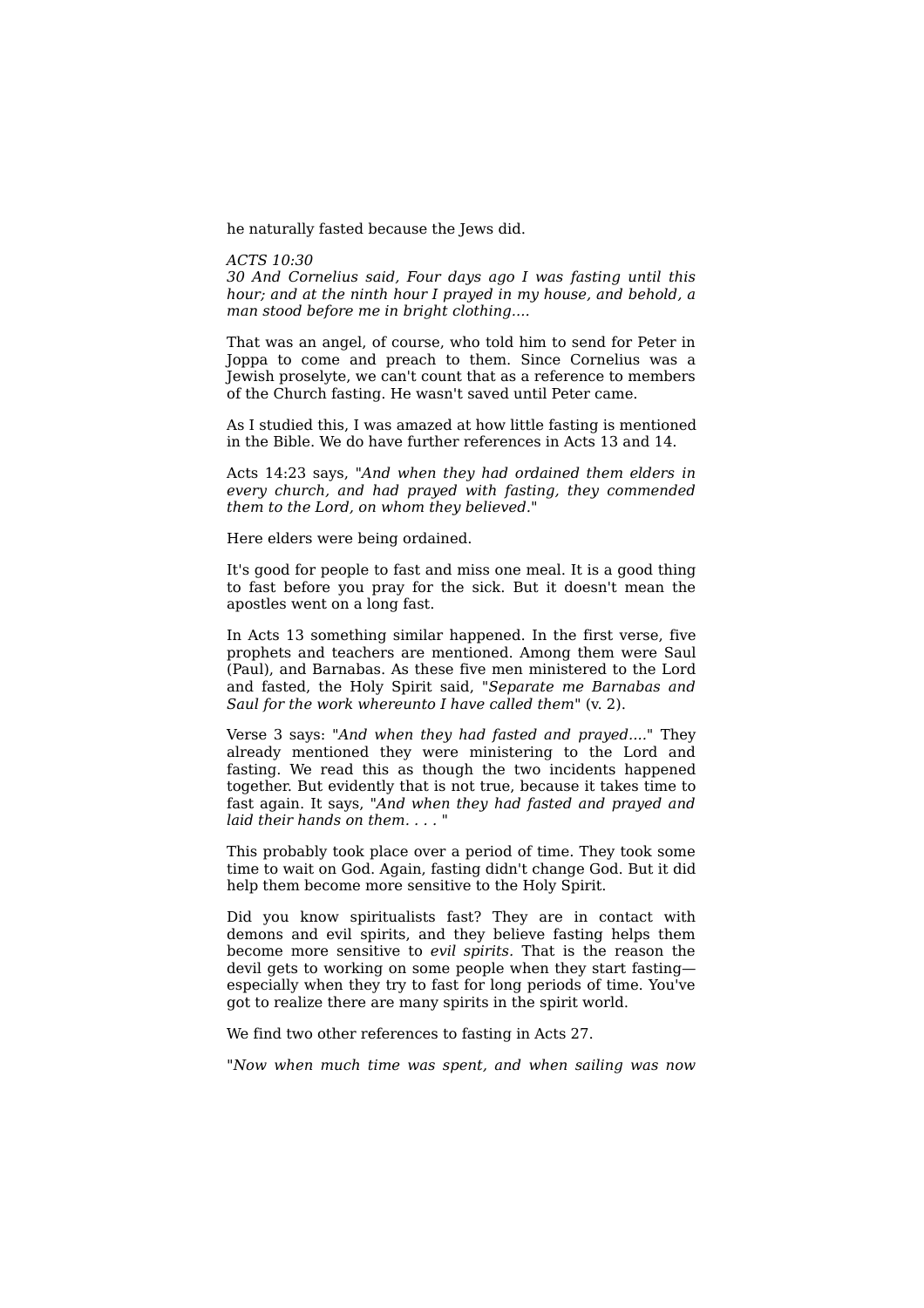*dangerous, because the fast was now already past, Paul admonished them..* ." (Acts 27:9). When Paul says the fast was over and sailing was dangerous, he is referring to the second day of the tenth month—the time of Atonement—which was a time of fasting.

Many Jews in the Early Church, even though they were born again and Spirit filled, still kept the traditions of the Jewish religion. Prayer was more of a struggle under the Old Covenant, because Jesus hadn't come and conquered the devil.

In the 33rd and 34th verses of that same chapter it says, *"And while the day was coming on, Paul besought them all to take meat, saying, This is the fourteenth day that ye have tarried and continued fasting, having taken nothing.*

*Wherefore I pray you to take some meat: for this is for your health: for there shall not an hair fall from the head of any of you."*

Often the Bible uses the word "meat" to stand for food.

The ship had sailed and weathered a storm, and Paul was inferring he didn't want them to go too long without food.

He said, "This is for your health."

Verse 35 says, *"And when he had thus spoken, he took bread, and gave thanks to God in presence of them all: and when he had broken it, he began to eat."* An angel of the Lord had appeared to him and told him they were all going to be saved.

I repeat: There are no instructions given to the Church to tell them to fast or not to fast. The records we have in Acts show that the apostles ministered to the Lord and fasted, and it seems the Lord would be pleased if we would set aside some time just to minister to Him.

If you fast and don't minister to the Lord, it might not do you too much good. But fasting will give you that extra time to wait on God. At the same time, it will help you keep the flesh under.

# *You Must Have a Purpose*

As mentioned before, it seems in the New Testament that people fasted under these conditions: to minister to the Lord, to ordain men to the ministry, or to seek God in times of extreme danger. You always must have a purpose. Don't fast just because someone tells you to.

# *Don't Fast for Revival*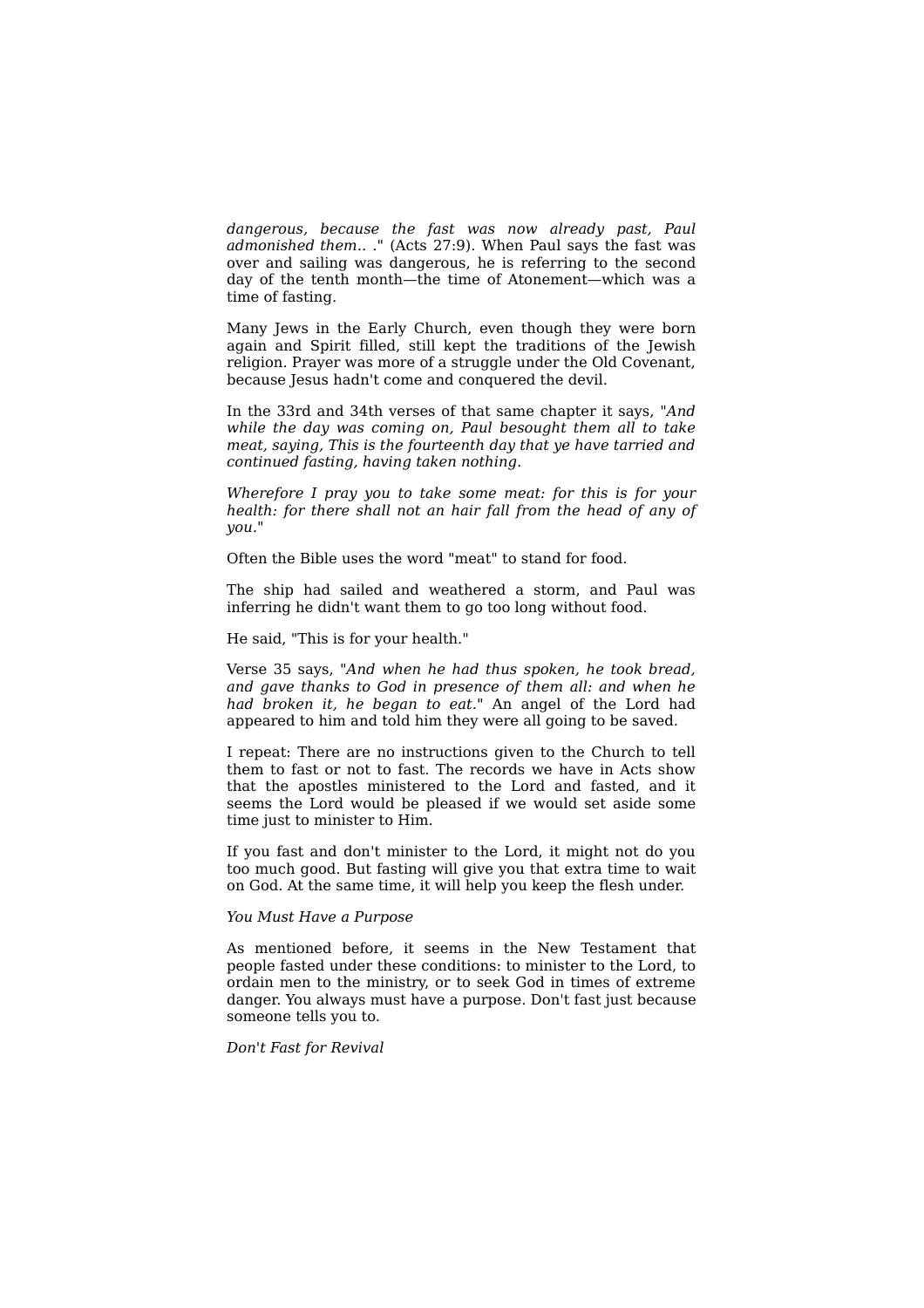I've known some pastors who try to fast for a revival.

But as Charles G. Finney said, a revival is no more miraculous than a farmer's reaping a crop. The farmer has to till the ground, plant the seed, cultivate, and trust God to send the rain. (I know we have irrigation these days, but we still need rain in the first place.)

Remember that Paul, in writing to the Church at Corinth, said: *"I have planted, Apollos watered; but God gave the increase"* (1 Cor. 3:6). You can fast until doomsday that God will save souls, but if you don't get out there and witness to people, preach salvation, and "go into all the world and preach the Gospel to every creature," nobody will get saved—and I don't care how long you fast.

*Nowhere in Scripture did they fast for a revival.*

Nowhere did they fast for a mighty move of God.

What did they do? First, they ministered to the Lord.

They weren't praying they'd get something; they just wanted to take time to visit with the Lord.

I'm sure they ministered to Him like the Bible said: *"Be not drunk with wine wherein is excess; but be filled with the Spirit; Speaking to yourselves in psalms and hymns and spiritual songs, singing and making melody in your heart to the Lord"* (Eph. 5:18,19).

When I was in revival meetings I'd spend the whole day (we didn't have day services in some of the churches) in the church building. I would be walking up and down the aisle; reading my Bible around the altar, praying, and ministering to the Lord. I just set that time aside to minister to the Lord.

Second, they fasted in Bible times to lay hands on ministers to send them forth. And third, they fasted in times of extreme danger. If I had an emergency come up, I would begin to fast and pray to get an answer. I never fasted as long as three full days, because I always got my answer. I took extra time to wait on God, to pray, and the answer would come in various ways. If I had a spiritual question, for example, I would get the revelation.

## *Chapter 3*

# *Why Doesn't Paul Tell Us To Fast?*

Again, there are no instructions telling the Church to fast.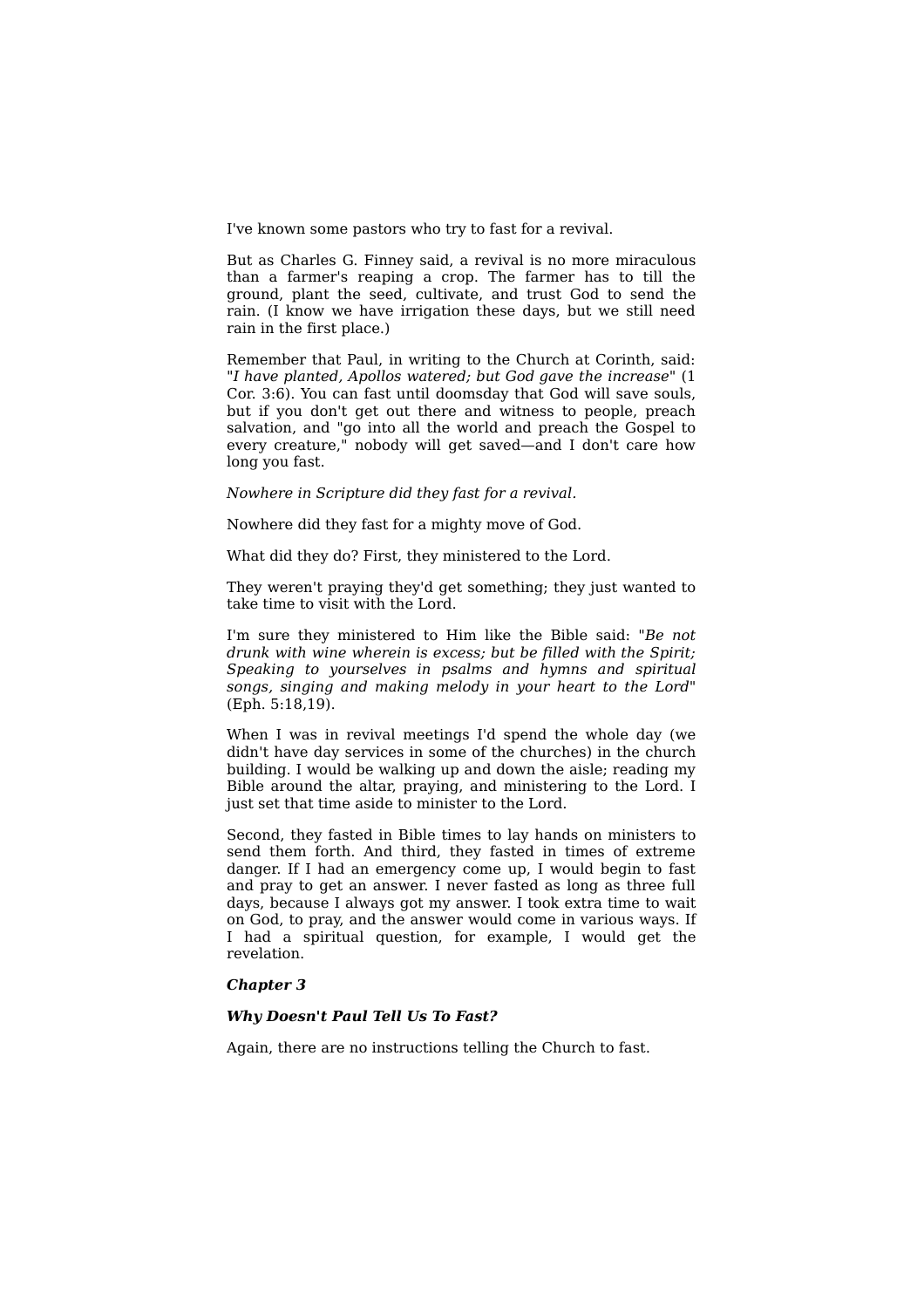Paul, in writing to the Church at Corinth, makes reference to the fact that he fasted, although he doesn't encourage the Corinthians to fast or give them any direction about it. He says:

#### *2 CORINTHIANS 6:4,5*

*4 But in all things approving ourselves as the ministers of God, in much patience, in afflictions, in necessities, in distresses,*

*5 In stripes, in imprisonments, in tumults, in labours, in watchings, in fastings.*

So we know Paul did fast.

Yet he didn't tell the Church to fast. Some say, "But don't we need to fast to get power over the devil?" Jesus Himself said in the 17th chapter of Matthew about evil spirits that *"this kind goeth not out but by prayer and* fasting."

Yes, He said that. But, you see, Jesus hadn't died yet.

When He died and was raised to newness of life, He soundly defeated the devil and all his cohorts. Jesus has whipped the devil!

In First Corinthians we're told these powers are dethroned powers, Jesus said, *"IN MY NAME shall they cast out devils"* (Mark 16:17). You don't have to fast to get the Name of Jesus. Fasting has no part in casting out devils except that it will help you become more sensitive to the Spirit of God. It will help you keep the flesh under.

That's why the Epistles don't tell us anything in this area. Jesus said, after He arose from the dead, *"Go ye into all the world, and preach the gospel"* (Mark 16:15). He said to tell the Good News; tell people you're delivered from sin. He's already done it: He's cancelled all our sins, and He has defeated the devil.

Remember, *"Ye are of God, little children, and have overcome them: because greater is he that is in you, than he that is in the world"* (1 John 4:4). He was your Substitute. What He did is marked up to your credit.

No wonder Paul wouldn't give instructions to the Church on fasting. *As an aid to putting the flesh under, fasting has a real purpose; but as to conquering the devil and sin, Jesus has already done it, and we are in Him!*

In Ephesians, we are told we have been quickened together with Christ:

## *EPHESIANS 2:2-5*

*2 Wherein in time past ye walked according to the course of this*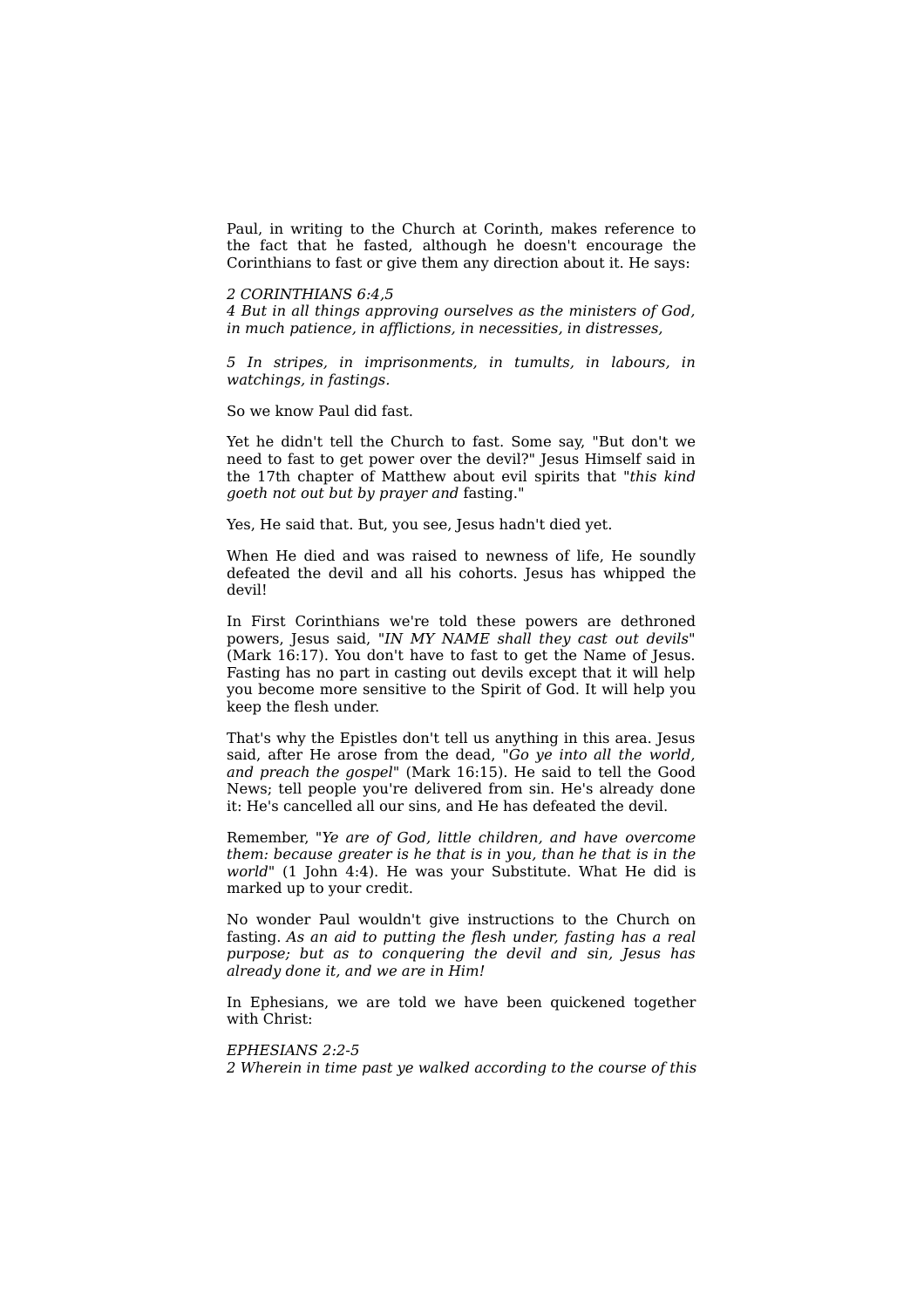*world, according to the prince of the power of the air, the spirit that now worketh in the children of disobedience:*

*3 Among whom also we all had our conversation in times past in the lusts of our flesh, fulfilling the desires of the flesh and of the mind; and were by nature the children of wrath, even as others.*

*4 But God, who is rich in mercy, for his great love wherewith he loved us,*

*5 Even when we were dead in sins, hath quickened us together with Christ.*

Can you see that? Jesus was our Substitute. In Colossians 2:15 it says He spoiled principalities and powers. Those are the same principalities and powers we wrestle with in Ephesians 6:12 and He made a show of them openly, triumphing over them in it. Jesus won a real victory, and we won that victory with Him.

So, *you* have overcome them. The Bible doesn't say, "If you'll fast 14 days you'll overcome them." No, you've got a right to use the Name of Jesus! That Name belongs to you *whether you fast or not.* And in Jesus' Name you've got a right to exercise authority over demons.

Paul, in writing to the Church at Ephesus, said, *"Neither give place to the devil"* (Eph. 4:27). He didn't say, "Now if you'll fast for a week or two or fast three or four days ... ." The devil might take over while you are trying to get in a position to do something. He said not to give the devil any place in you. That means he can't take a place unless you let him.

James said, *"Resist the devil, and he will flee from you"* (James 4:7). *You* do it. You'd have to have the authority over him or you couldn't do it!

What did Peter say? *"Be sober, be vigilant; because your adversary the devil, as a roaring lion, walketh about, seeking whom he may devour"* (1 Peter 5:8). What are you going to do about it? Resist him! Stand steadfast in the faith.

## *Chapter 4*

# *Fasting and Self-Control*

There is something else the New Testament says:

#### *1 CORINTHIANS 7:4,5*

*4 The wife hath not power of her own body, but the husband: and likewise also the husband hath not power of his own body, but the wife.*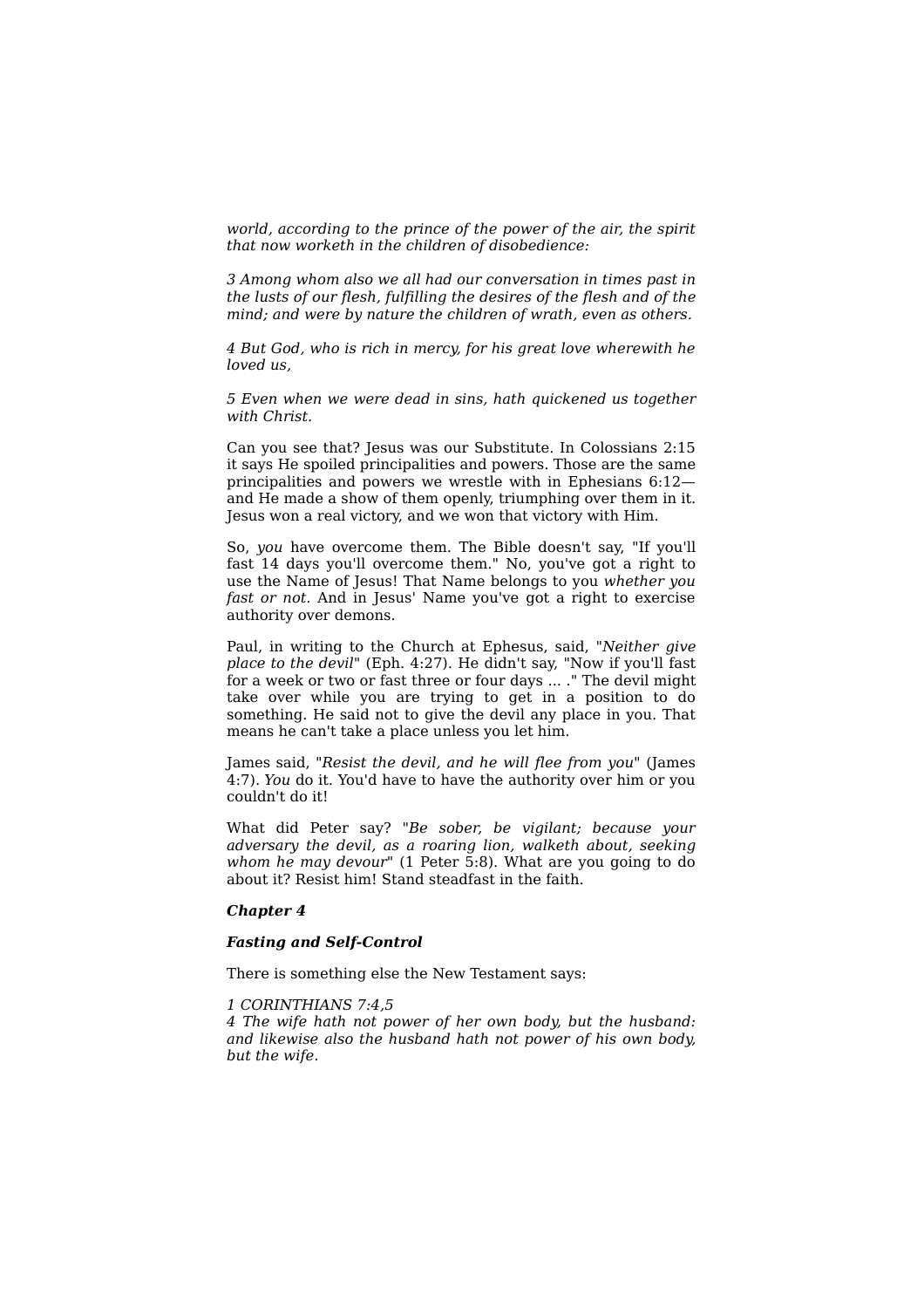*5 Defraud ye not one the other, except it be with consent for a time, that ye may give yourselves to FASTING AND PRAYER; and come together again, that Satan tempt you not for your incontinency.*

Another translation says not to withhold sexual intercourse from one another, except it be with consent, that you may give yourselves to *fasting and prayer.* This is the only reference to fasting and prayer mentioned in the letters written to the Church; yet notice no particular fast is instituted here. We are only made aware that people did fast and pray.

Paul said, "And come together again," talking about husband and wife coming together so Satan couldn't tempt them "for your incontinency." That's plain enough, isn't it?

Here's something else about self-control and fasting.

From 1949 through the late '50s, I'd stay in parsonages when I was traveling in the field ministry, and I noticed something: The pastors who shouted and hollered the most in the church *lived the worst* and fasted the least at home.

In keeping a record for three or four years I never could find one of them who could control his emotions.

One fellow I knew could holler the loudest, jump the highest, and make the most noise of anyone when he was in the pulpit. He actually said to me, "I can't miss a meal. I just can't do it." He would get upset when his wife didn't have dinner on the table on time.

I couldn't enjoy his shouting to save my life. I don't know whether he just got worked up physically or what, but I doubt if the Spirit of God had very much to do with it.

He was living in the flesh! (Now, there is a real move of the Spirit, but some have never learned the difference between working something up and that real move that's so sweet and beautiful.)

I followed my procedure of fasting while I was with these folks. Naturally, they would invite me to come to the table to eat. I wouldn't say I was fasting, but I'd say, "I'm just not eating today. I want to spend a little time praying."

## *Chapter 5*

# *Fasting in My Life*

When I was pastor of a Full Gospel church in East Texas, I was preparing to go one fall to a Bible conference.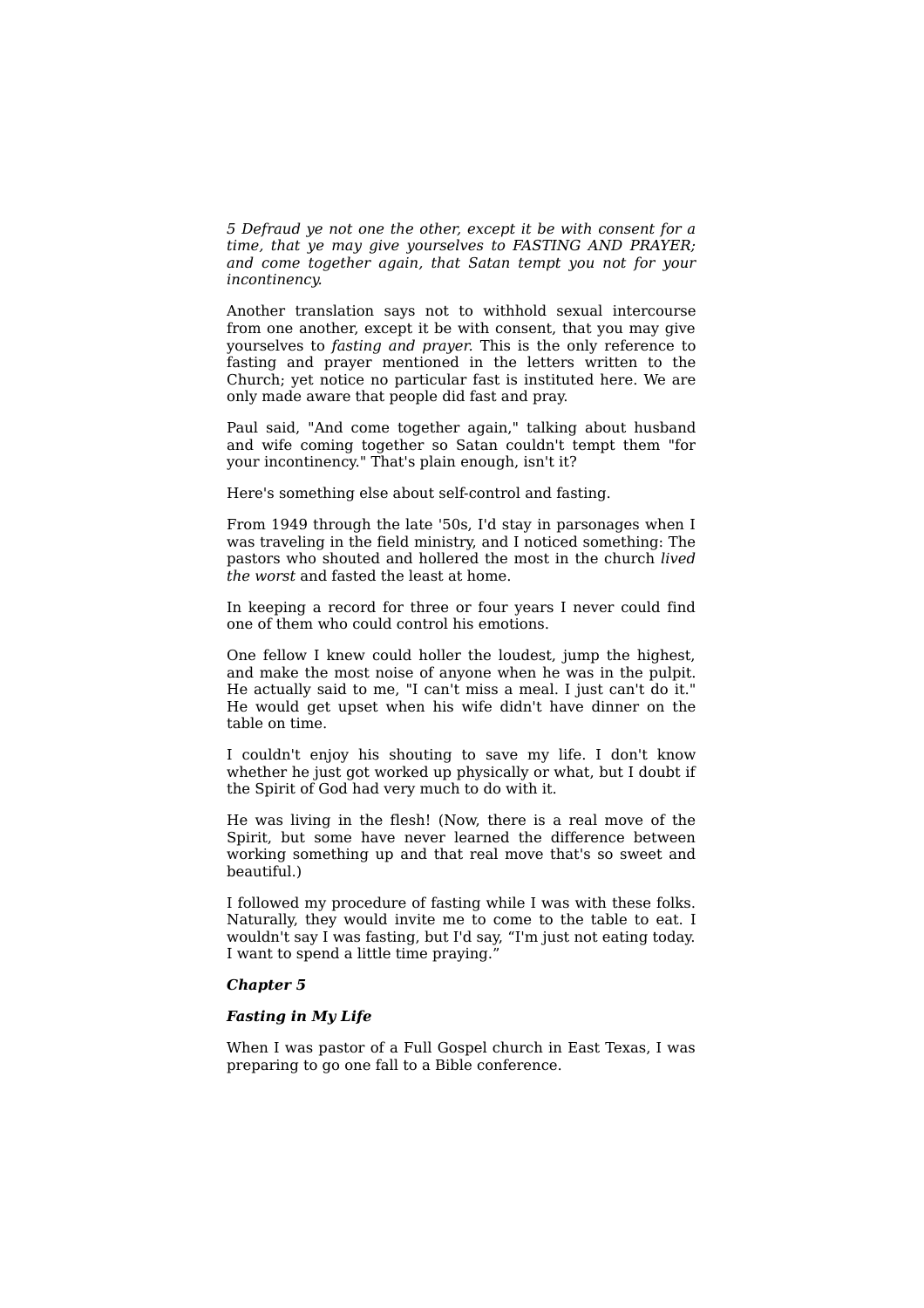The Spirit of God said to me, "Fast the next two days, because they're going to ask you to pray for the sick at the meeting."

I laughed and said, "Why, dear Lord, if they do that, it'll be a real switch, because they've got hundreds of preachers. They've never asked me to pray or testify, much less pray for the sick. That couldn't be right."

Then I got to thinking about it. I knew I didn't think that up myself. I didn't really want to fast. (Sometimes we ask, "Can that be God? Is it the devil? Just who is talking to me?" We've got to learn to evaluate these things.) I knew it couldn't be the flesh, because the flesh doesn't want to fast. And it couldn't be the devil. The devil wouldn't encourage you to fast in moderation; however, he might encourage you to go too far and break your body down.

(I know of a pastor who went on a long fast, didn't drink any water, broke his body down, and died as a result of it. His idea of fasting was entirely wrong. He thought he was going to move God.)

*You're not going to move God. He doesn't move. He's already prone to do certain things, and He's going to do them just as soon as you get in contact with Him and let Him.*

The next day I went to the Bible conference. As I sat down, the presbyter was speaking and was ready to turn the meeting over to the district superintendent. It was in their hands to do the preaching that morning.

The presbyter said, "I saw Brother Hagin come in and I didn't ask anybody, but the Lord has been dealing with me to have him hold a healing service tonight. We don't want to intrude on any of the services, so we'll start early. We'll give him at least an hour or more to minister to the sick."

That's the same thing the Spirit had said to me 120 miles away. "Fast the next two days because they're going to ask you to minister to the sick at the Bible conference."

The Lord did manifest Himself through me. Fasting made me more sensitive. It didn't change God; God was in the healing business *before* I fasted, *while* I was fasting, and *after* I got through fasting. It didn't prepare God any—it prepared me. It helped my spirit become more sensitive to His Spirit so His Spirit could manifest Himself through me.

When I first went out in the field ministry, I set aside two days a week—Tuesday and Thursday—for my fast days. I wasn't led of the Lord to do it; I just fasted two days a week. I fasted 24 hours, because that was the way Israel did it.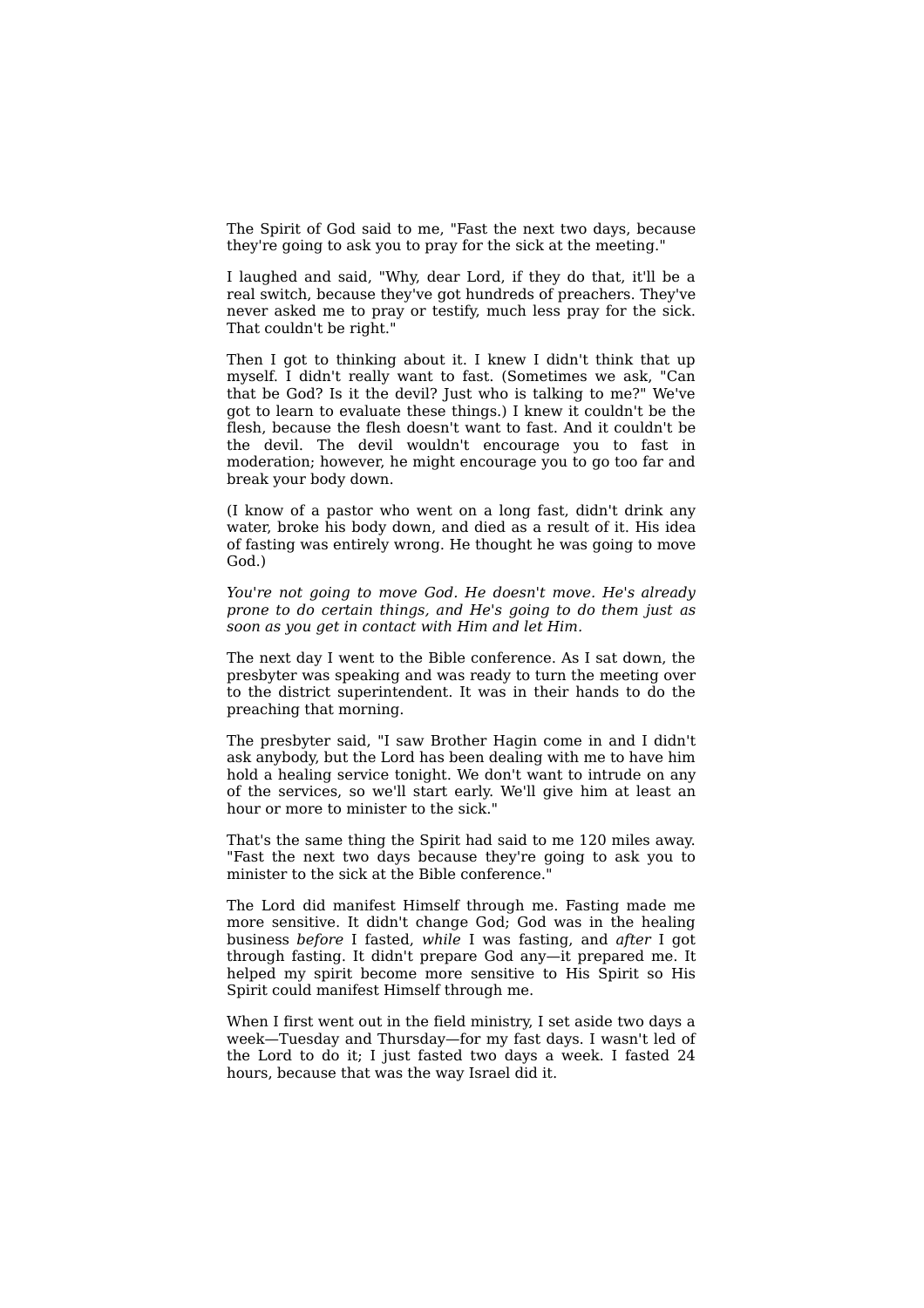I took the extra time that I would have been eating to pray. Remember, fasting will not do you much good if you're not going to spend extra time praying, waiting on God.

I made the greatest spiritual strides yet in my ministry during that time of fasting two days a week. I shut myself up in my church and spent many hours praying.

I said to my wife, "I know when we eat. If I don't come out to eat, don't send the children after me. You'll know I'm going to skip that meal." I did quite a bit of fasting. I also did quite a bit of praying, and I spent that extra time in the Word of God. And often—because the church was next door—I got up and went over in the night to pray while everyone else was asleep.

One night I prayed all night long. Many nights I prayed *nearly* all night long. I spent time fellowshipping with God, waiting on Him, walking up and down the aisles praying.

(There was enough light from the streetlight shining through the windows that I didn't have to turn the lights on.)

It wasn't just the fasting; it was the extra time I took to wait on God and spend time in His Word that did something for me spiritually. Fasting will help keep the flesh under and make you more sensitive to the Holy Spirit.

Singers know this principle. If they eat a big meal and try to come out and sing, they are bogged down. Preachers know that. That's the reason we don't like to eat before we preach. If we do, we find we are uncomfortable and not so spiritually sensitive.

After several years of fasting two days a week, the Lord said to me, "I would be more pleased if you would live a fasted life.

I said, "What do you mean, *a fasted life?"*

He said, "Never eat all you want. Keep your appetite under. That's all a fast is going to do anyway, keep the body under."

Do you know that is harder than fasting? I changed. I never had any more *days* of fasting. I never set any times of fasting unless the Spirit of God spoke to me. And I made greater spiritual strides living *the fasted life.* Much of the time I ate only one meal a day while I was in meetings. (I still do that much of the time.)

I noticed that healings came more easily when I did this. When it came to laying hands on people to receive the Holy Spirit, I wouldn't eat at all. If we'd run into a hard spot and things weren't happening like I thought they should, I'd fast by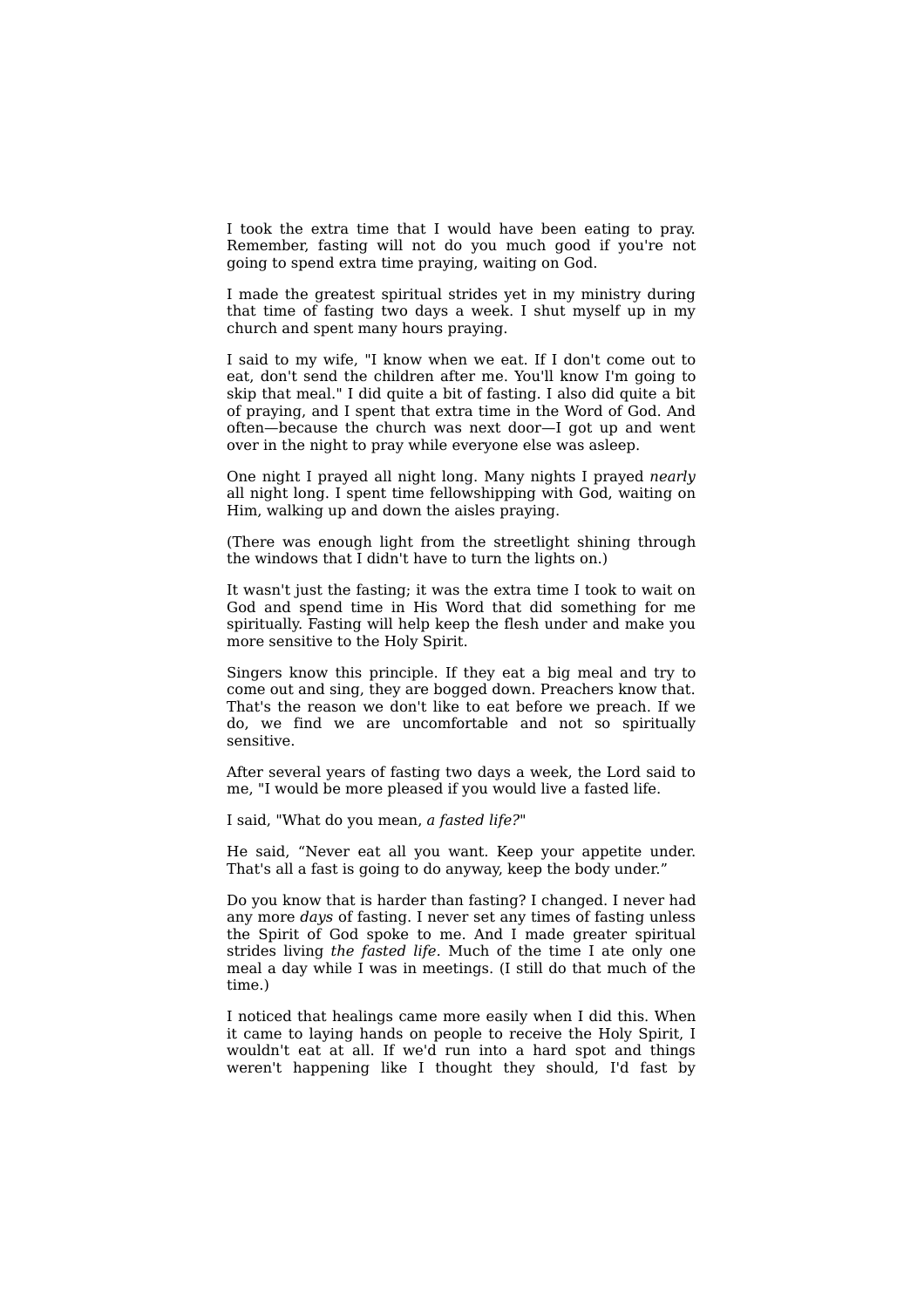drinking a little juice. If I needed more strength physically, I'd start eating, but I never ate all I wanted. I started having more results because I more or less constantly lived the fasted life.

One time I went to Kansas City to hold a meeting.

When I got there, the pastor said, "Brother Hagin, something has arisen and I've got to be out of town part of this week. You go ahead and run the meeting to suit you and I'll be back toward the end of the week."

I preached Sunday night. Monday morning we had a Bible lesson at 10 a.m. Monday night I preached. Tuesday morning I preached (I usually carried two services a day).

Tuesday night I preached. This was the third day.

One of the deacons said to me, "Brother Hagin, how do you like the restaurant at the motel?"

I stopped and said, "You know what? I never thought about it. I haven't eaten since I've been here. I forgot it."

Then I said, "That restaurant is closed down. There is a sign there that says 'Closed.'"

He said, "Oh, we intended for you to eat there. What have you been doing about eating?"

I said, "I never thought about eating until you mentioned it."

When he said something about eating, I got hungry.

Until then, I had been so taken up with spiritual things I hadn't thought anything about it. (Incidentally, I ate every day from then on.)

For three weeks of meetings, those were the only three days I didn't eat. I wasn't fasting; I just never thought about eating. It never dawned on me to eat. When I did begin eating, I still had just one meal a day. What I'm trying to say is there are no ironclad rules.

# *Chapter 6*

## *Pushing to Extremes*

Don't be like the pastor who broke down his body with fasting and became so sick he died. The poor fellow suffered so. He was a wonderful man, but nobody could help him, because he wouldn't listen. You see, your body is still mortal. It hasn't been redeemed yet, and you are going to have to learn to take care of it. I learned that lesson early.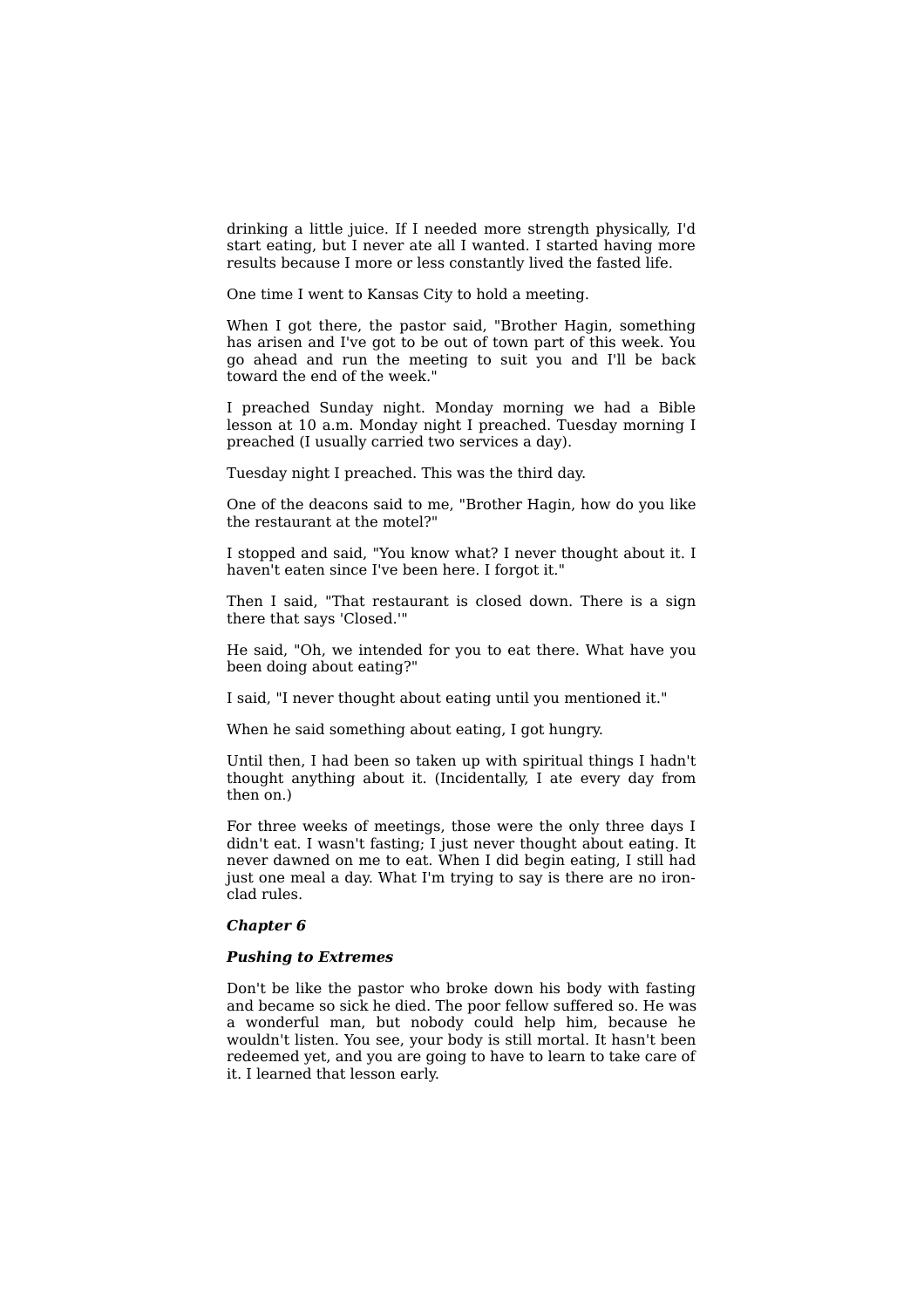When I first started preaching, I didn't have the baptism of the Holy Spirit, but I did believe in divine healing. I was pastor of a little church in the country and had an extra job on the side.

One day I was working outdoors and knew I was getting too hot. I knew I ought to stop. Something on the inside of me—the inward witness—told me, but I didn't listen to it. I went right on, and had a heat stroke. My heart stopped, and I nearly died. I had Full Gospel people lay hands on me and pray for me, even though I was a Baptist.

You know, I couldn't get a thing until I repented and said, "Dear God, I repent. I'll never push my body to that place again." The minute I made that promise to God, I rose up perfectly healed.

Since that time I have refused to push myself to that extreme. I've been right in the middle of a healing line, realized I was physically getting to that place, and stopped and walked off. I've told the people I can't violate my conscience and break my contract with God.

Someone might say, "We'll just pray God will give you supernatural strength." Some people have the craziest ideas about these things; they believe you ought to be a superhuman.

Did you ever notice Jesus again and again departed from the crowd? His body was also flesh, blood, and bone.

He got just as tired as anybody did. The main thing in all the affairs of life is to be led by the Spirit of God.

Some people try to make a religion out of fasting. They push themselves to an extreme, thinking *works* will get the job done. But I don't believe in *religion;* I believe in *Christ* and life in Christ. Don't get involved in works.

Let the Lord lead you. Take some time to fast and wait on God *as the Spirit of God leads you.* Feel free to obey Him.

I went to one place to hold revival, and we had the greatest revival in the history of that church. Sunday School doubled and church membership tripled. The pastor said night after night, "Boys, I just marvel at God moving in such a way. And we haven't even fasted."

He was trying to put it back on works; he thought works would get the job done. But I went believing God.

God honors faith. That's the thing God honors more than anything else.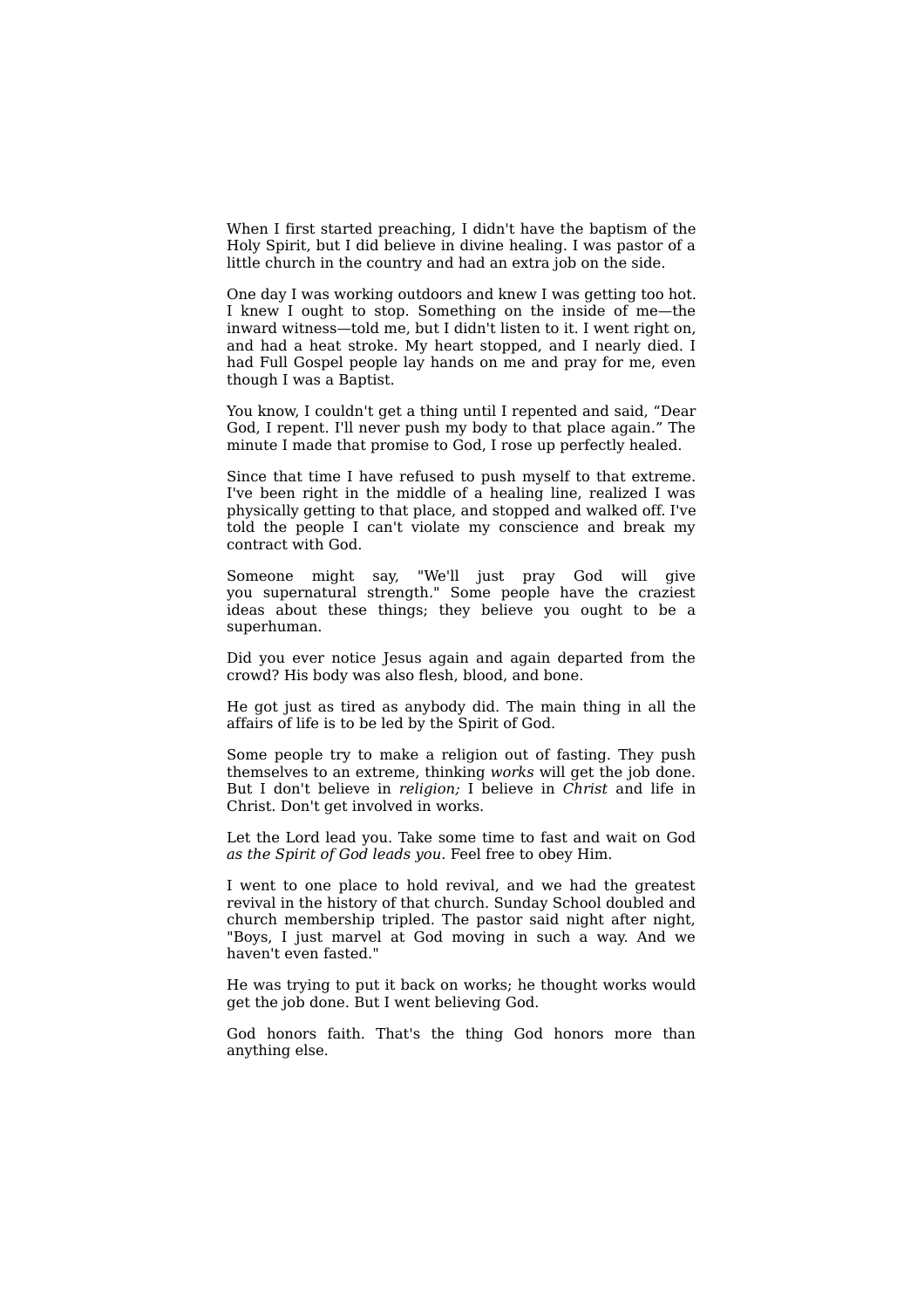# *Chapter 7*

## *Different Kinds of Fasts*

Remember how Daniel fasted 21 days? He ate no

"pleasant bread." We need to realize there is more than one way to fast. Daniel didn't eat anything he wanted, but he did eat a little something. That is harder to do sometimes.

You see, it's a matter of keeping the flesh under; keeping the body under and not letting it dominate you.

You dominate it instead.

If you wanted to go a step further, you could fast things other than food. You might say, "Now, Lord, I'm going to leave off watching television and spend that time praying."

(Daniel said he gave up eating *pleasant bread.* So why wouldn't it be all right to leave off other things that might be pleasant to us?)

A well-known evangelist when he was pastoring decided to give God 10 percent of his time in prayer. He began to pray at night after his family was in bed. He prayed two hours and 40 minutes each night. To do that he had to sacrifice his television time. God has given him an internationally known ministry.

You might say, "I couldn't pray two hours and 40 minutes a day." But perhaps you could sacrifice television time, too, or some other time that you're wasting in order to devote more time to prayer.

# *Chapter 8*

# *What Can I Accomplish by Fasting?*

# *Ministering to the Lord*

The Bible gives us examples of people fasting to minister to the Lord. They weren't praying they'd get something; they just wanted to take some time to visit with the Lord.

## *ACTS 13:2,3*

*2 As they ministered to the Lord, and fasted, the Holy Ghost said, Separate me Barnabas and Saul for the work whereunto I have called them.*

*3 And when they had fasted and prayed, and laid their hands on them, they sent them away.*

You might ask, "Now what do you mean, *ministered* to the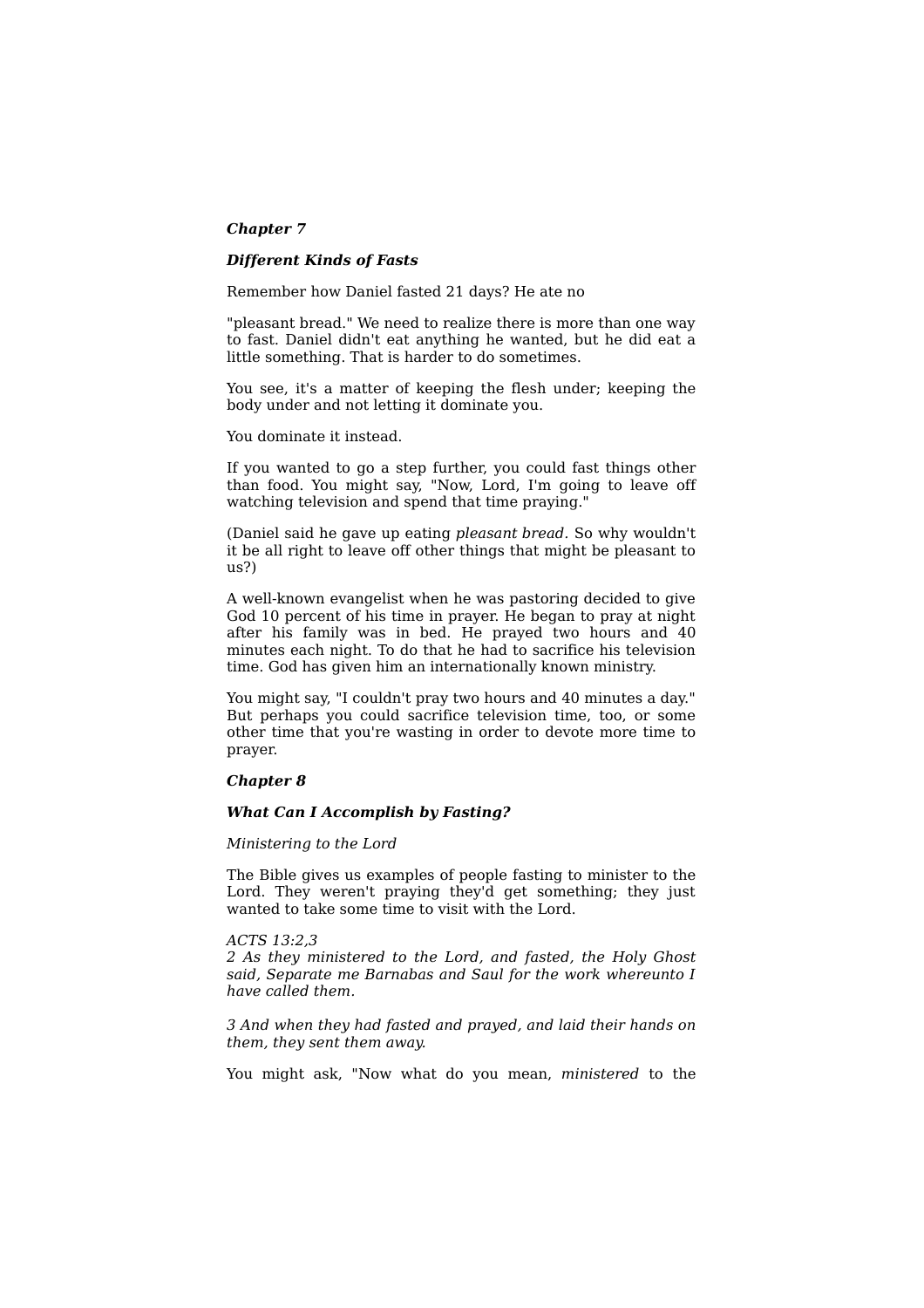Lord?" Well, I'm sure they prayed, But the Bible also says in Ephesians 5:18,19, *"And be not drunk with wine, wherein is excess; but be filled with the Spirit; Speaking to yourselves in psalms and hymns and spiritual songs, singing and making melody in your heart to the Lord."*

They began worshiping God and magnifying His name, and went right through the meal!

Sometimes I'll speak to myself all night in psalms. I'm ministering to the Lord. I've done that on more than one occasion. A psalm is a spiritual poem or ode. It may or may not rhyme, but there is an element of poetry in it. I get to going sometimes very quietly in the nighttime to myself, and they just keep rolling out of me.

When the Bible talks about psalms and hymns and spiritual songs, this doesn't mean songs you get out of a songbook. Most of these are embalmed with unbelief. They are not inspired by the Spirit of God. The Bible is talking about something the Spirit of God gives you on the spur of the moment by the Holy Spirit.

We have 150 psalms in the Old Testament that were given by the Spirit of God. They bless us because they are Spirit anointed. Many of David's psalms were given to him while he was going through tests or trials. They were his; they blessed him; they encouraged him. A psalm can be recited or chanted. The Jews chanted some of them.

A spiritual song or hymn was always sung. I seldom sing, except in tongues, because I'm not a singer. (Paul said, "I will pray in the spirit and I'll sing in the spirit"; that is, in tongues.) I usually speak in psalms. Buddy Harrison, my son-in-law, sings spiritual songs and hymns; something that the Spirit of God gives him at the moment.

Ministering to the Lord is worshiping Him, not wasting anything. We ought to have services in our churches where we minister to the Lord. If I were pastor of a church, I would have services once a week that I would call "believers' meetings." Nobody but believers would come, and we would minister to the Lord.

In one church I pastored, we usually had just our own people in the Sunday morning service. Sunday night was our evangelistic service. We filled the building at night.

People would even be out on the street looking in through the doors. But Sunday mornings we rarely had non-members, so I made that Sunday morning service a believers' meeting.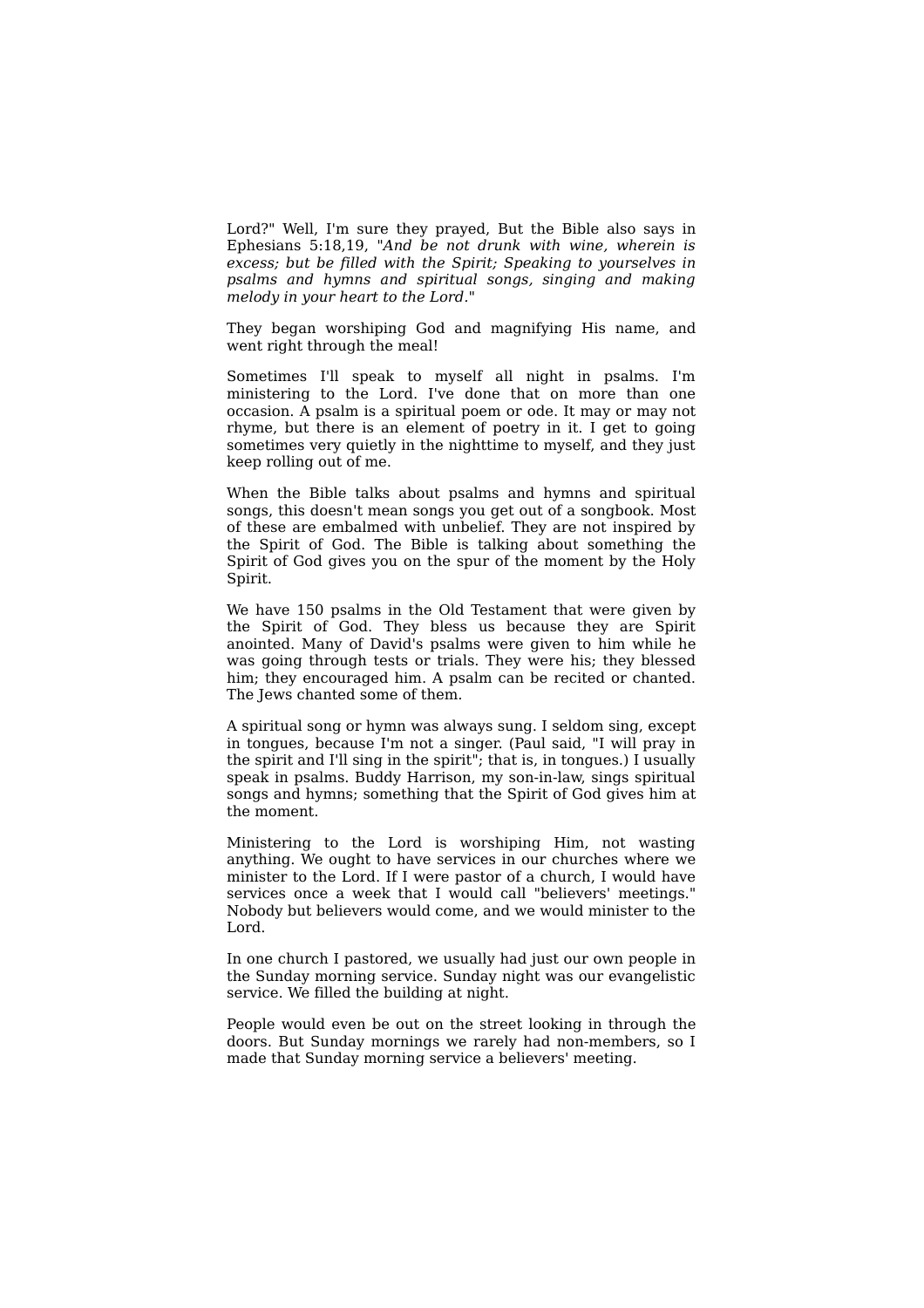I don't suppose I preached half a dozen times on Sunday morning from 1939 to 1940. I said to the people, "I'm going to sit down here on the platform and turn the service over to the Holy Spirit. Whatever you feel led of God to do, do it. If you feel led to start a chorus, just start singing."

I think we got the closest to what Paul was talking about at Corinth when he said,

# *1 CORINTHIANS 14:26*

*26 How is it then, brethren? when ye come together, every one of you hath a psalm, hath a doctrine, hath a tongue, hath a revelation, hath an interpretation. Let all things be done unto edifying.*

They went to church because they *had* something. But now most folks go to church to *get* something.

We had some of the most tremendous services. I've never seen anything like them before or since. And I'm convinced God wants that in every church. But we get so taken up with our little form. We think we have to be out by noon.

Sometimes in these meetings we would stay until 1:30 p.m. Sometimes the presence of God would move in on us and we would all just sit there. Not a child cried. Nobody moved. Nobody would say anything. We sat there sometimes 45 minutes. The power of God—the presence of God—was so real you didn't want to move. You were afraid if you moved a finger, the presence would go away.

One fellow would bring his wife, who was saved, to these services, and then he would go uptown to talk, chew, whittle, and cuss. One time he came back around noon, expecting the service to be over, but it wasn't. He sat in the car but didn't hear anything.

Finally he came inside. He felt what we were feeling the moment he walked in. Nobody said anything or turned to look at him. Since I was sitting on the platform, I could see him. He sat down, looked at me, and looked at the crowd. Nobody said anything; there was just a holy silence.

I watched him because I knew something was going to happen.

He sat there about 10 minutes and suddenly began shaking all over. Then he got up and started down the aisle, still shaking, and fell at the altar. He started calling on God and got saved! Still, nobody said anything. No one went down to help him pray. God started it and finished it. He saved that fellow. I saw that happen more than once.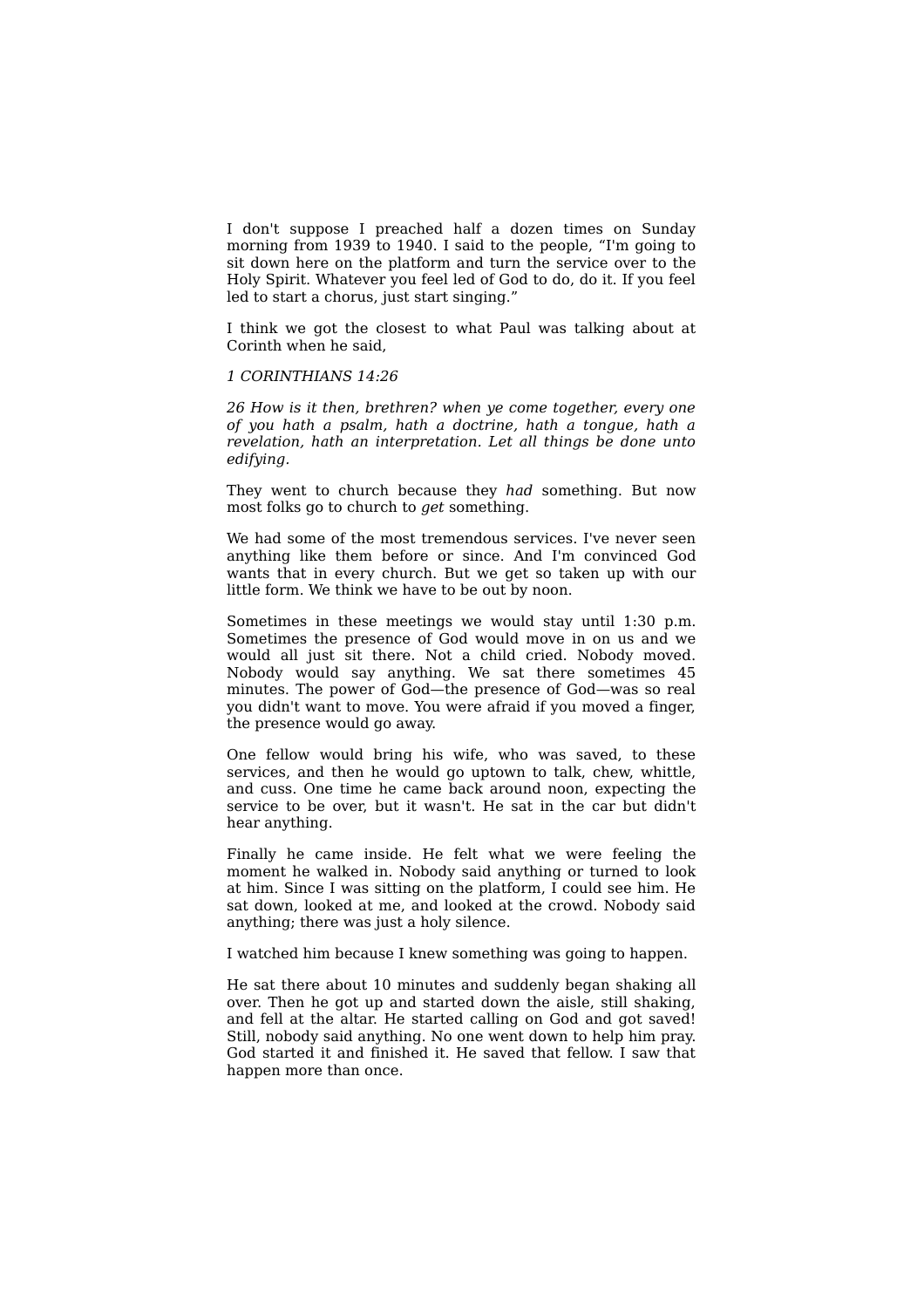Sometimes the Spirit of God would move on somebody to start dancing. Before you knew it, 15 to 30 others would join him. They might dance all through the morning service. We charged that atmosphere with the Spirit of God.

I would tell the people, "Now, when we come tonight, it's for a different purpose. We're not coming tonight to get blessed. We're not coming tonight to minister to the Lord.

We are coming to reach the sinner. So be very careful that everything is done decently and in order" (1 Cor. 14:40).

We had people saved, filled with the Holy Spirit, and healed every Sunday night. We had constant revival, because we kept that place charged with the power of God.

In a lot of places the atmosphere is charged with deadness on Sunday morning. You need to get there early to expel all the demons the people bring in, otherwise, you fall flat on your face.

We need times of worship, times to worship any way the Lord leads us. That's what it means to minister unto the Lord.

Another reason they fasted in Bible times was to ordain men to the ministry or to separate them, as God would call them. I'm sure they didn't go on a long fast. They missed maybe one meal.

*Facing Decisions and Times of Crisis* Many times in revival meetings when people seemed to have difficulty getting baptized with the Holy Spirit, I would tell them not to eat their evening meal. Without exception, it seemed to work easily; I've seen times when every one of them was filled with the Spirit.

You will find, too, as I've mentioned, that the Bible says in times of crisis men fasted.

Many times before Jesus made certain decisions, like selecting the apostles, He spent time apart.

Acts 27 is an example of Paul's fasting during a crisis.

He was on his way by ship to appeal his case before Caesar and a storm arose.

## *ACTS 27:20*

*20 And when neither sun nor stars in many days appeared, and no small tempest lay on us, all hope that we should be saved was then taken away.*

Paul had perceived danger by the Spirit of God before the voyage.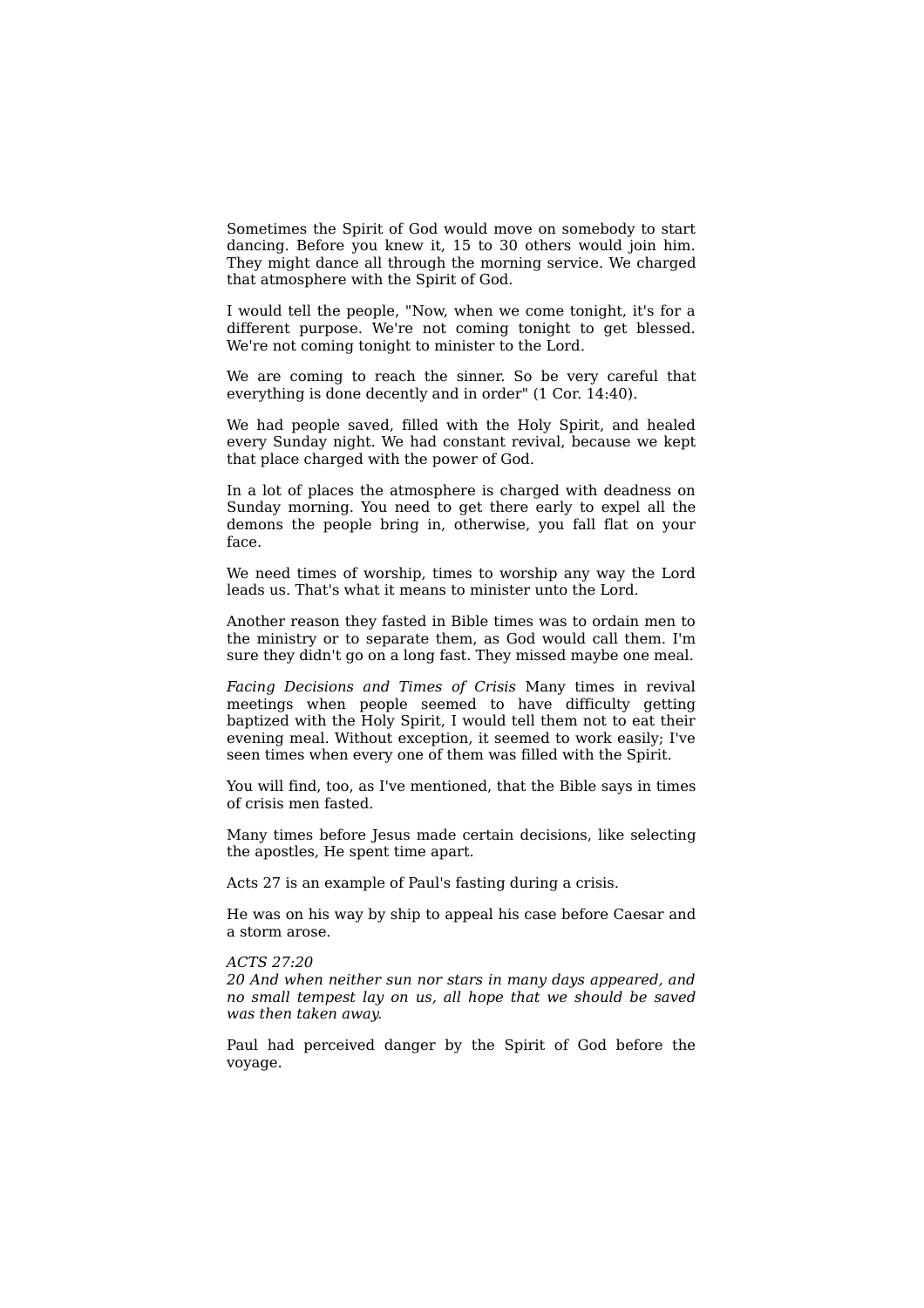# *ACTS 27:21-25*

*21 But after long abstinence Paul stood forth in the midst of them, and said, Sirs, ye should have hearkened unto me, and not have loosed from Crete, and to have gained this harm and loss.*

*22 And now I exhort you to be of good cheer: for there shall be no loss of any man's life among you, but of the ship.*

*23 For there stood by me this night the angel of God, whose I am, and whom I serve,*

*24 Saying, Fear not, Paul; thou must be brought before Caesar: and, lo, God hath given thee all them that sail with thee.*

*25 Wherefore, sirs, be of good cheer: for I believe God, that it shall be even as it was told me.*

I don't know how long Paul fasted here, but after abstaining from food he stood in their midst. He told the men their lives would be spared. He had abstained from food for some time and had sought God. In a letter to some of the churches concerning his own ministry he used the expression "in fastings often."

## *Chapter 9*

## *Setting Free the Oppressed*

There was a woman in a church we pastored who had a large tumor on her left lung. She had gone to her family doctor, but he sent her to a specialist in a larger city nearby.

This was in 1939, and they didn't operate on people so quickly then.

They did not know whether the tumor was malignant or not, but they gave her X-ray treatments. They said the treatments wouldn't cure her, but they were supposed to retard the growth of the tumor or shrink it. If these treatments were unsuccessful, the next step was the operation, which in those days was very serious.

I knew she was taking these treatments twice a week, but she never asked for prayer.

On the day when she went to the city to take her treatment, her 16-year-old daughter was home (this was in the summer). They lived on a farm and had to get up early to go to the city; the trip took a full day. All that day, which was a Thursday, the 16-yearold girl fasted and prayed for her mother. She prayed that the oppressed might be set free. (Acts 10:38 speaks of sickness as being satanic oppression.)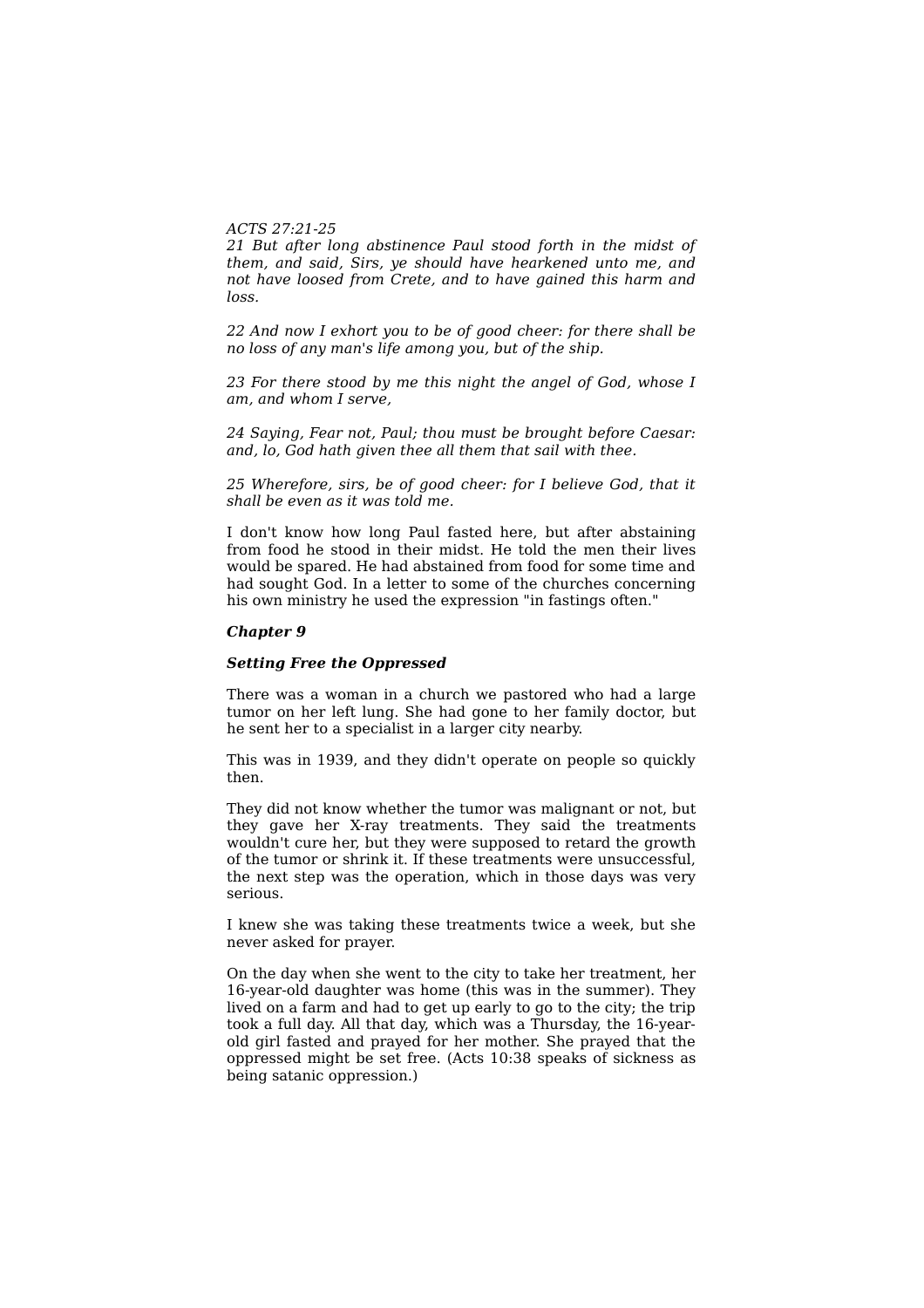I knew nothing about what had happened. When I closed my sermon the following Sunday morning, the voice of the Lord came to me saying, "There's a lady here I want to heal before you go today." So I spoke it right out without thinking. That's the first time a thing like that had happened. This was 1939. I spoke it right out, saying, "The Lord just said there's a woman here whom He wants to heal before we go today."

When I said that, a lady stepped out. She started down the aisle, but the Spirit of God within me said, "She's not the one."

I said, "Sister, you're not the one, but healing belongs to you, so come on and we'll pray for you, and the Lord will heal you."

Then Sister R. stepped out in the aisle and the Spirit of God within me said, "She's the one." I told her, "Sister R., you're the one." I laid hands on her and prayed and that tumor disappeared. She went back to the specialist and told him to take X-rays because something had happened. He asked, "What is it?" She replied, "I'll tell you afterwards."

He took the X-rays and couldn't find the tumor. He tried taking more, but still couldn't find it. It was gone.

I was holding a meeting in a Full Gospel church in Houston, Texas, a number of years ago, and I was staying in the parsonage. The pastor's wife never said one word to me about her poor physical condition. (She had prayed for years and never had received anything.) God began to move in the services and bless people.

Many were being healed. Afterwards, this pastor's wife testified, "I saw others being healed and I fasted." (She fixed something for her husband and me to eat, but she never sat down with us.)

"I fasted and prayed a couple of days," she said, "and told the Lord I knew He could heal me."

One night I was ministering after I preached, and I had a revelation concerning her. I began telling her what was wrong with her, because I saw it in the spirit; the Lord told me exactly what was wrong with her. The Word of Knowledge was in operation, and she received complete healing.

Although fasting in itself will not bring about healing, it can prepare the way in some instances for healing to take place.

*Chapter 10*

*A Final Word*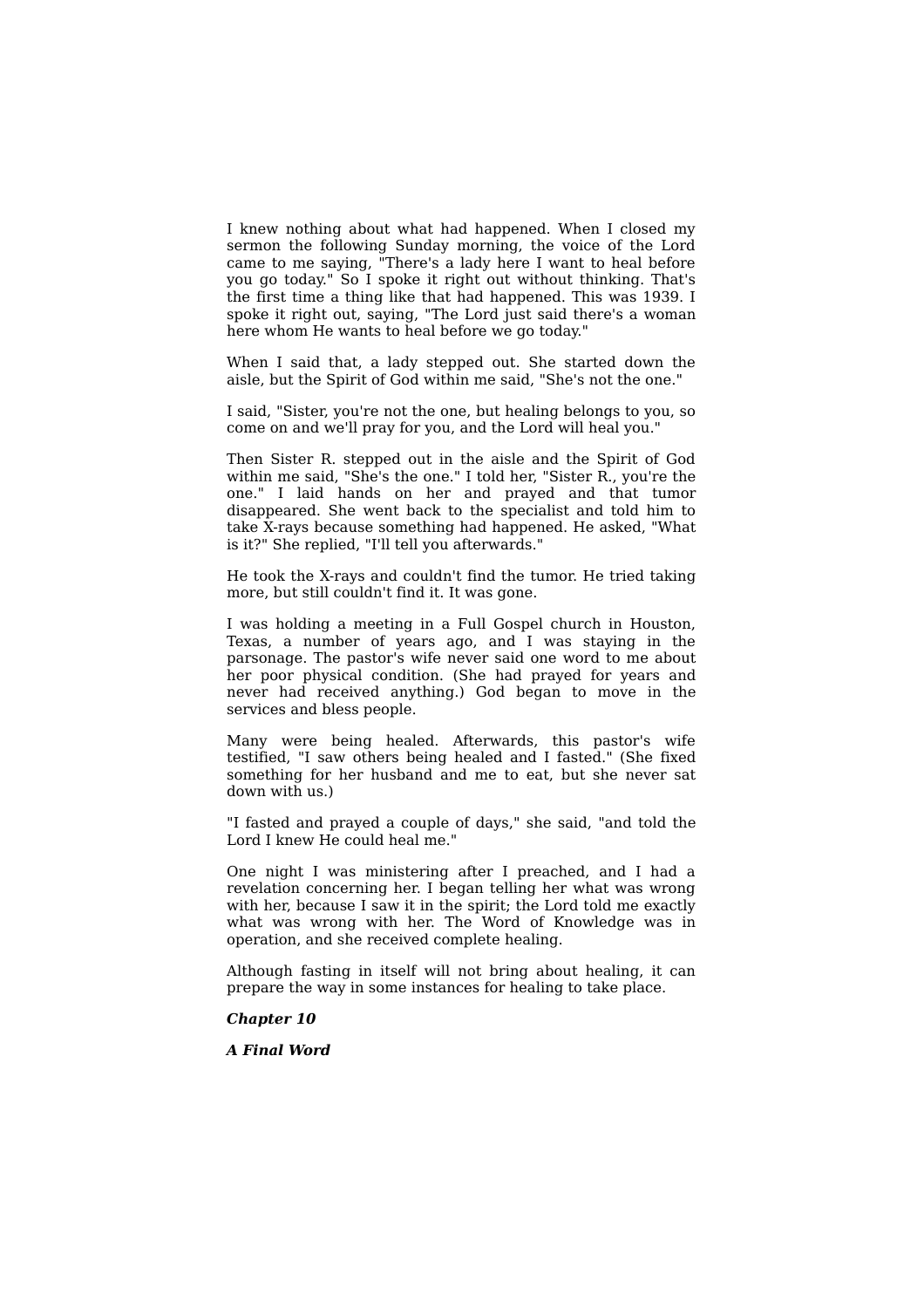Smith Wigglesworth said there were two young fellows in England who saw God's power demonstrated in his meetings at his wife's mission.

"We wouldn't be surprised but what God would lead you down to Wales to raise up our Lazarus," they told him.

They explained that Lazarus was a man who had spent his days working in a tin mine and his nights preaching. He had collapsed and become ill with tuberculosis, and for four years had been a helpless invalid, having to be fed with a spoon.

Two years later the Lord spoke to Wigglesworth. Often this great man of faith would walk in the countryside. One day he climbed one of the highest mountains in Wales. He was on top, enveloped in the presence of God, when the Lord said to him, "I want you to go raise Lazarus."

Wigglesworth wrote down what the Lord had said on a postcard, and mailed it to Lazarus' home. When he arrived, he was greeted at the door by a man holding the card. "Did you send this?" the man asked. "Do you think we believe in this? Here, take it!" And he threw it at Wigglesworth.

Then the man called a servant and said, "Take this man and show him Lazarus." He said to Wigglesworth, "The moment you see him, you will be ready to go home."

From the natural standpoint, this was true. The man was helpless. He was nothing but a mass of skin and bones—and he didn't have an ounce of faith.

Wigglesworth knew when God has spoken, you don't give in. He left, but overnight rounded up seven others to stand with him in prayer. That night the Spirit of the Lord told him not to eat, so he skipped the evening meal and skipped breakfast the following morning. (He believed prayer and fasting to be a great joy.) The next day the eight of them went back to Lazarus' house. The same man let them in, and there lay that poor fellow looking like a corpse.

While Smith had been fasting, God had told him what to do: "Don't pray; don't anoint him with oil; don't touch him. All eight of you gather around the bed, hold hands, and repeat the Name of Jesus."

So he said, "We just stood around the bed and said, 'Jesus, Jesus, Jesus (all eight of them in unison), Jesus, Jesus!'"

As they spoke, the power of God fell. Then it lifted like a cloud. They continued to hold hands and say, "Jesus, Jesus" and the power kept coming down and lifting. The sixth time it came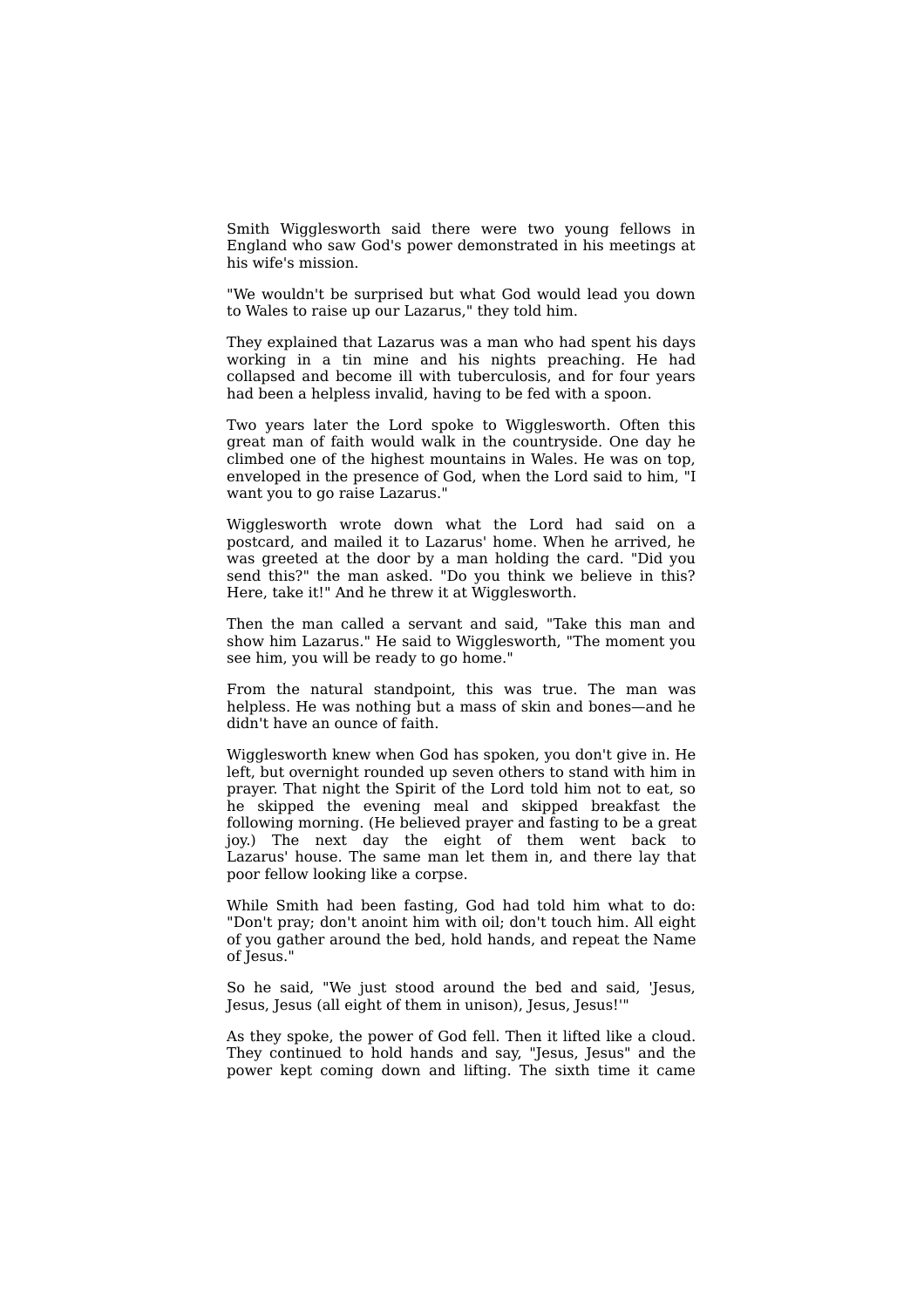down Lazarus said, "I've been bitter in my heart, and I know I have grieved the Spirit of God." He repented and cried out, "O God, let this be to thy glory." As he said that, the power of God went through him, healing him.

Lazarus got up and dressed himself without any assistance. Then he and Smith walked downstairs singing the Doxology. Lazarus testified in an open-air meeting what God had done and many were saved.

All the Spirit had said to Smith was, "Just miss two meals." That's all. Did that change God? No. God had already told him to raise up Lazarus. You see, it gave Wigglesworth *a little more time to wait on God instead of eating. It made his spirit more keen, and it made him more susceptible to God's Spirit so he could be a channel.*

That is why there are no instructions given by the Holy Spirit through Paul or Peter or James or John to fast or not to fast.

I believe this is because God wants us to learn to be led by His Spirit. That way we'll be prepared for whatever He has for us to do. Or, if the Spirit doesn't tell you to fast, set aside some time and say, "I am going to take this time to fast and wait on God and study my Bible."

When should you fast? I can't tell you, and the Bible doesn't give you specific instructions. That leaves it up to the leading of the Lord. The more you study, the more you can see how dependent we are on the Spirit of God; not only the Word of God, but the Holy Spirit.

No wonder Jesus said, "I'll not leave you comfortless."

Another translation says "orphans." We need the help of the Holy Spirit—and we have it—in this area, as in all others.